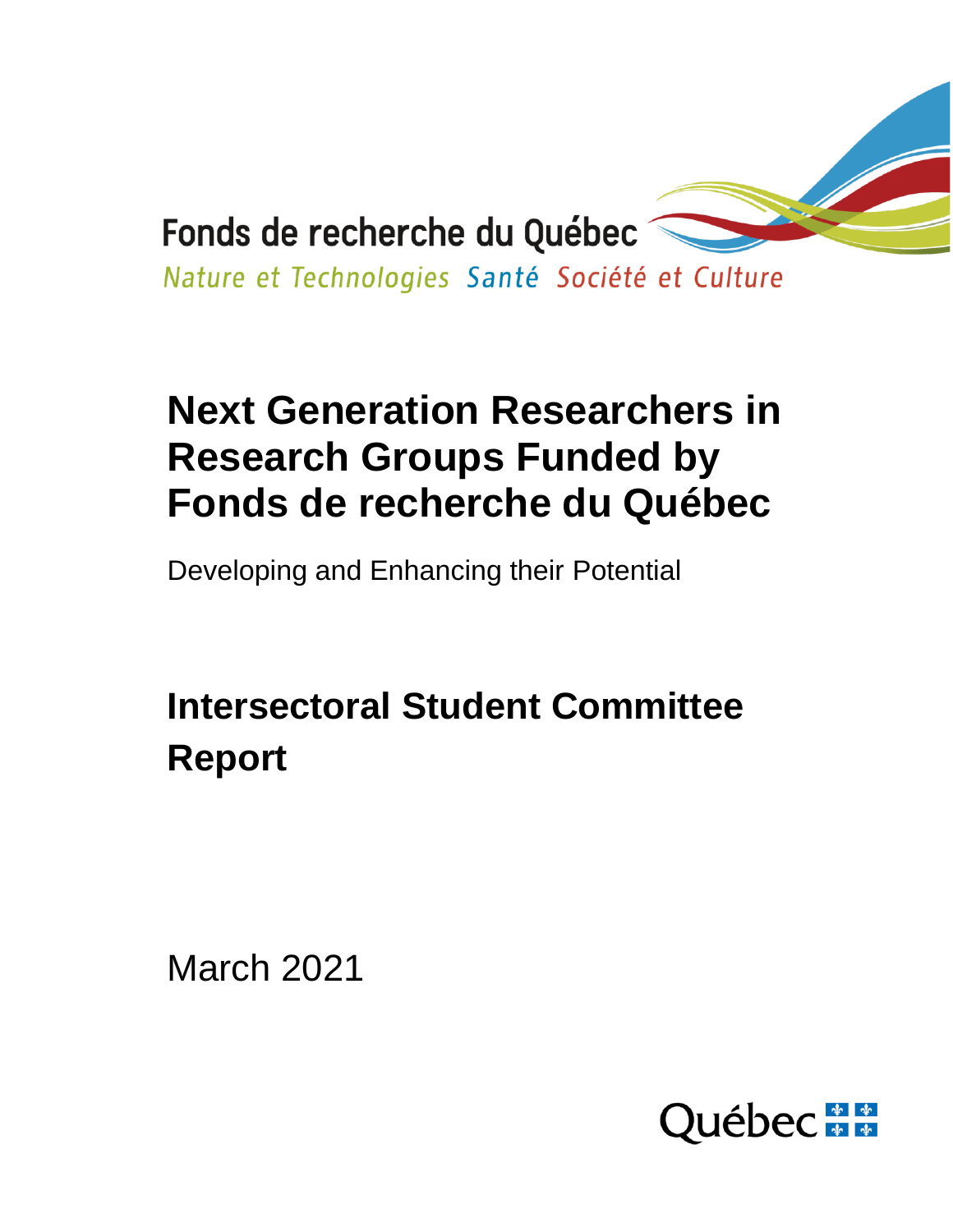To reach the committee: cie@frq.gouv.qc.ca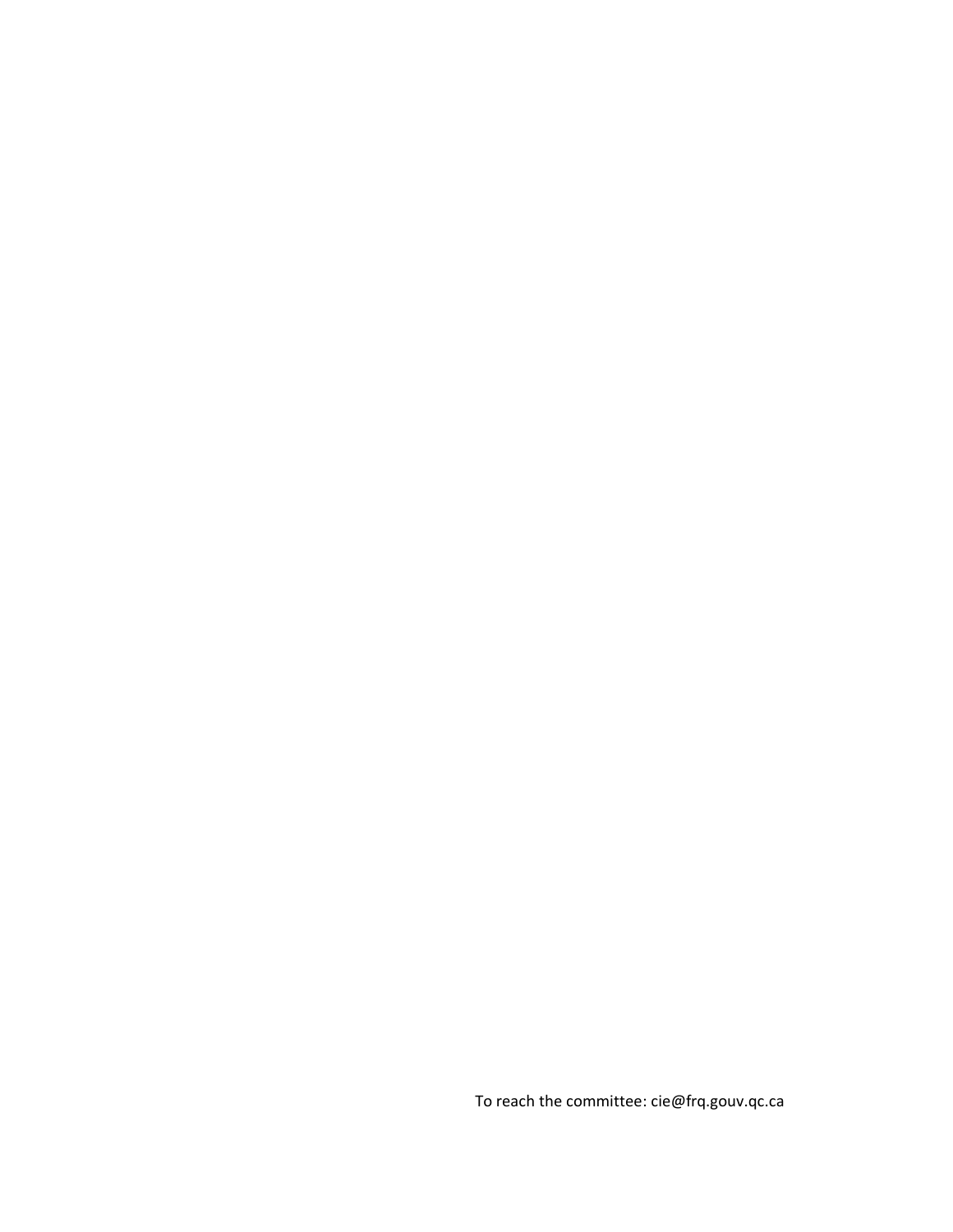# **TABLE OF CONTENTS**

| The Intersectoral Student Committee                                        | $\mathbf{1}$   |
|----------------------------------------------------------------------------|----------------|
| Summary of courses of action                                               | 2              |
| 1. Background                                                              | 4              |
| 2. Method                                                                  | 5              |
| 2.1 Analysis and consultation with the Fonds de recherche du Québec        | 5              |
| 2.2 Analysis and consultation with federal programs                        | 6              |
| 2.3 Consultation with RG directors and next generation researchers.        | $\overline{7}$ |
| 2.4 Formulation of courses of action                                       | 7              |
| 3. Analysis of FRQ-funded RG grant programs and analogous federal programs | 8              |
| 4. Survey results (next generation researchers, RG directors)              | 10             |
| 4.1 Profile of respondents                                                 | 10             |
| 4.2 Profile of RGs                                                         | 10             |
| 4.3 Next generation researcher awareness of RGs                            | 11             |
| 4.4 Status                                                                 | 12             |
| 4.5 Support                                                                | 13             |
| 4.5.1 Training                                                             | 13             |
| 4.5.2 Networking activities                                                | 14             |
| 4.5.3 Services                                                             | 15             |
| 4.5.4 Financial support                                                    | 15             |
| 4.6 Involvement                                                            | 17             |
| 4.7 Governance                                                             | 18             |
| 5. Detailed courses of action                                              | 19             |
| 5.1 Courses of action for the Quebec Research Funds                        | 19             |
| 5.2 Courses of action for research groups                                  | 22             |
| 5.3 Course of action for student and postdoctoral researchers              | 24             |
| 6. Conclusion                                                              | 25             |
| 7. References                                                              | 26             |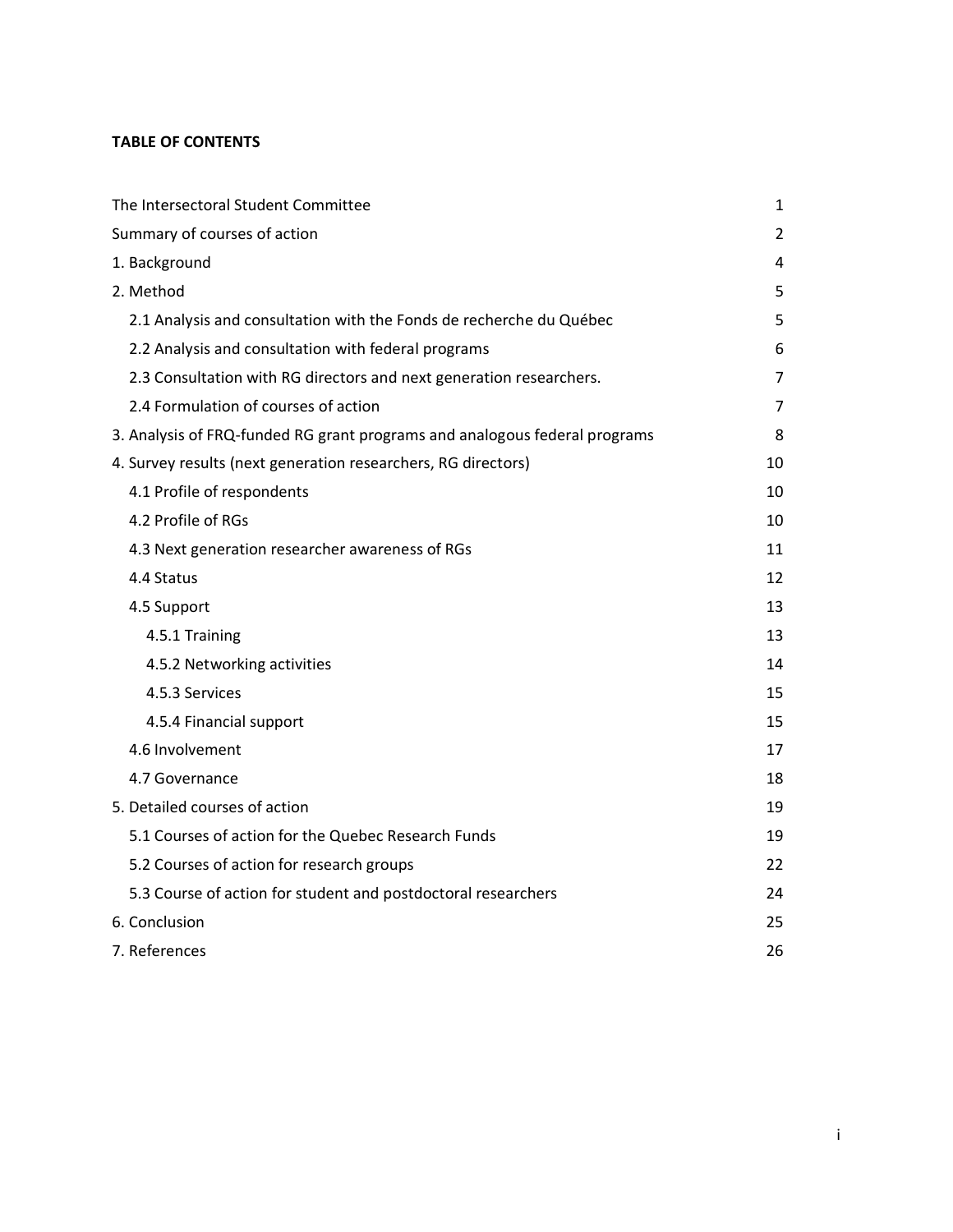# **List of acronyms and abbreviations used in this document**

| CIE           | Intersectoral Student Committee                                                                      |
|---------------|------------------------------------------------------------------------------------------------------|
| <b>CIUSSS</b> | Integrated University Health and Social Services Centre                                              |
| CR            | <b>Research Centres</b>                                                                              |
| <b>FRQ</b>    | Fonds de recherche du Québec                                                                         |
| FRQNT         | Fonds de recherche du Québec - Nature et technologies                                                |
| FRQS          | Fonds de recherche du Québec - Santé                                                                 |
| <b>FRQSC</b>  | Fonds de recherche du Québec - Société et culture                                                    |
| IUCAU         | University-affiliated institutes and centres                                                         |
| MSSS          | Ministère de la santé et des services sociaux                                                        |
| NCE.          | Networks of Centres of Excellence of Canada                                                          |
| RG            | Research group                                                                                       |
| RS.           | <b>Strategic Clusters</b>                                                                            |
| RS-C          | <b>Strategic Clusters: Centres</b>                                                                   |
| RS-R          | <b>Strategic Clusters: Networks</b>                                                                  |
| <b>RT</b>     | <b>Theme Networks</b>                                                                                |
| QRIS          | Quebec Research and Innovation Strategy (Stratégie québécoise de la recherche et<br>de l'innovation) |
|               |                                                                                                      |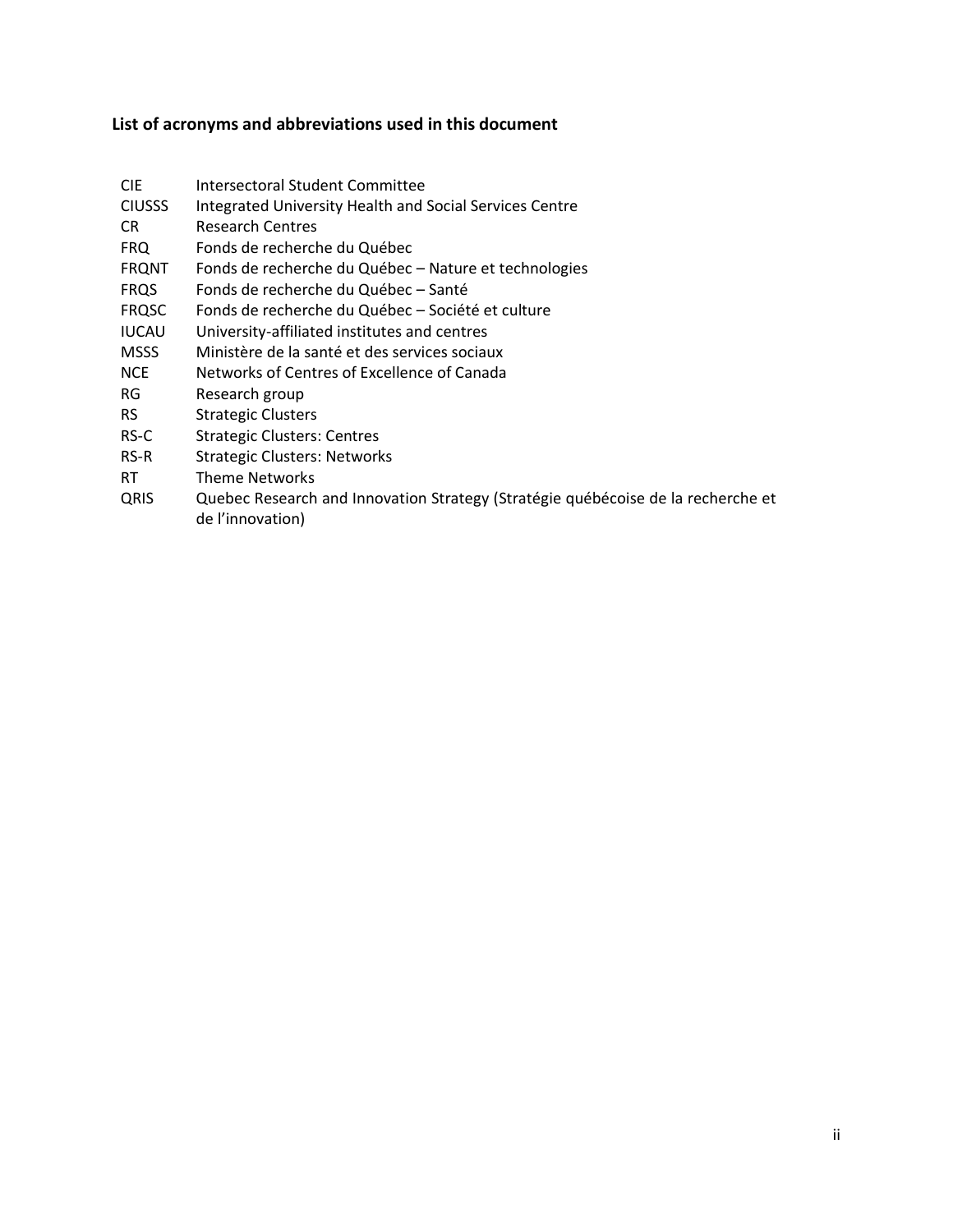## <span id="page-4-0"></span>**The Intersectoral Student Committee**

The [Intersectoral Student Committee \(CIE\)](http://www.scientifique-en-chef.gouv.qc.ca/le-scientifique-en-chef/comite-intersectoriel-etudiant/) is a statutory committee common to the boards of directors of the three [Fonds de recherche du Québec](https://frq.gouv.qc.ca/) (FRQ) – Nature and technologies, Health and Society and culture. The committee's mandate is to advise the chief scientist of Québec and the boards of directors of the FRQ by identifying strategies to promote the accessibility of research funding, optimize the potential of the next generation of researchers, and enhance their influence and impact on society.

# **Composition of the subcommittee leading the project**

**Francis Houde, M.Sc., project co-leader** PhD student in Radiation Sciences and Biomedical Imaging, Université de Sherbrooke

**Josée Maurais, M.Sc., project co-leader** PhD student in Physical Chemistry, Université de Sherbrooke

**Laureline Berthot, M.Sc.** PhD student in Water Sciences, Institut National de la Recherche Scientifique

**Dorothée Charest-Belzile, Ph.D., psychologist** Postdoctoral researcher, Faculty of Education Sciences, Université du Québec à Montréal

**Mathilde Jutras, M.Sc.** PhD student in Earth Sciences, McGill University

**Anastasia Konina, LL.M.** PhD student in Law, Université de Montréal

**Anne Xuan-Lan Nguyen** MDCM student, McGill University

**Sarah Bitter** CIE coordinator

#### **Acknowledgements**

The CIE would like to thank the scientific directors of the FRQ, programs and partnerships management, and program officers for their support in the development and implementation of this project. It also thanks the directors and next generation researchers of Quebec's research groups as well as the federal program administrators who took part in the various consultations. Finally, the CIE thanks former members Jean-Christophe Bélisle-Pipon and Julie Morin-Rivat for their contribution to the project.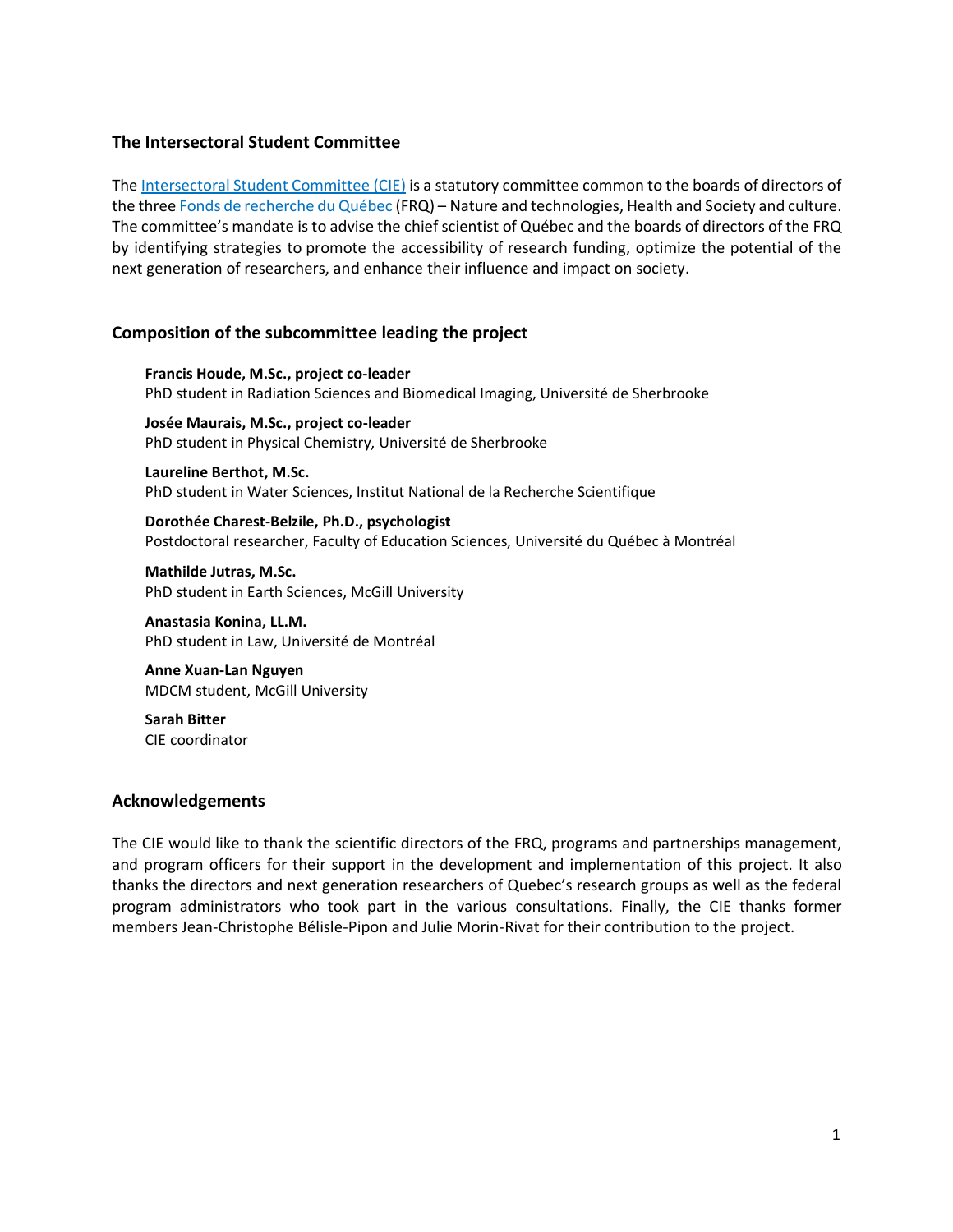# <span id="page-5-0"></span>**Summary of courses of action**

★ - *high priority |* ☆ - *moderate priority*

| Courses of action for the Quebec Research Funds (FRQ)                                                   |                                                                                                                 |                                                                                                                                                                                             |  |
|---------------------------------------------------------------------------------------------------------|-----------------------------------------------------------------------------------------------------------------|---------------------------------------------------------------------------------------------------------------------------------------------------------------------------------------------|--|
| 1.                                                                                                      |                                                                                                                 | Improve communications between next generation researchers and research groups (RG).                                                                                                        |  |
|                                                                                                         | 1.1.                                                                                                            | Establish guidelines for the implementation of a "Next generation researchers Guide"<br>in each RG. $\star$                                                                                 |  |
|                                                                                                         | 1.2.                                                                                                            | Conduct regular awareness campaigns to foster interest and inform next generation<br>researchers on the opportunities offered by RGs. $\dot{\varphi}$                                       |  |
|                                                                                                         | 1.3.                                                                                                            | Fund a "Research Group Student Forum" organized by the CIE. $\dot{\varphi}$                                                                                                                 |  |
| 2.                                                                                                      |                                                                                                                 | Allow RGs to broaden their affiliation criteria for next generation researchers conducting<br>research related to their research themes                                                     |  |
|                                                                                                         | 2.1.                                                                                                            | Allow research groups to authorize affiliation for student and postdoctoral<br>researchers who are supervised by a regular, associate or collaborating member. ★                            |  |
|                                                                                                         | 2.2.                                                                                                            | Allow research groups to authorize affiliation for all types of students and<br>postdoctoral researchers, including college students. ★                                                     |  |
| 3.                                                                                                      | Encourage the involvement of next generation researchers in the activities and governance<br>structures of RGs. |                                                                                                                                                                                             |  |
|                                                                                                         | 3.1.                                                                                                            | Include student involvement and participation in governance in the evaluation<br>criteria for FRQ training award applications <sup>1</sup> . $\star$                                        |  |
|                                                                                                         | 3.2.                                                                                                            | Encourage next generation researchers to participate in the governance of the<br>research groups. ★                                                                                         |  |
|                                                                                                         | 3.3.                                                                                                            | Establish an award recognizing next generation researcher involvement and<br>governance experiences. $\forall$                                                                              |  |
| Improve RG grant programs to better integrate next generation researchers in the RG<br>4.<br>ecosystem. |                                                                                                                 |                                                                                                                                                                                             |  |
|                                                                                                         | 4.1.                                                                                                            | Reassess the evaluation criteria and sub-criteria pertaining to next generation<br>researchers in all FRQ RG grant programs with the intention of achieving their full<br>potential $\star$ |  |
|                                                                                                         | 4.2.                                                                                                            | Authorize and specify that funding for an RG-affiliated student committee is an<br>eligible expense. *                                                                                      |  |

<sup>&</sup>lt;sup>1</sup> This recommendation applies to involvement and participation in governance in general, not only within the RG, in the context of a master's, doctoral or postdoctoral training award.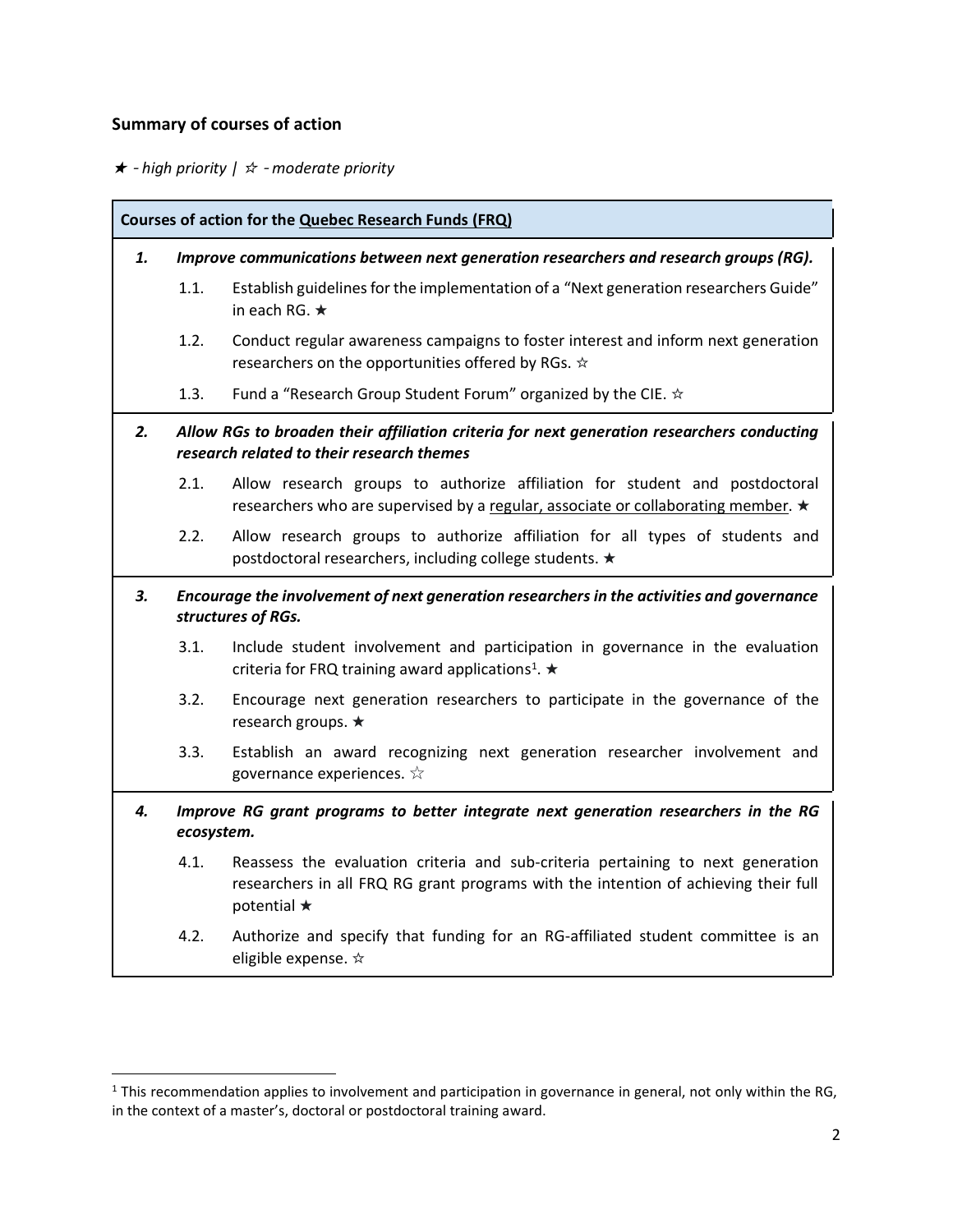| <b>Courses of action for research groups</b>                                                                                                                          |                                                                                     |                                                                                                                                                                                                 |  |  |
|-----------------------------------------------------------------------------------------------------------------------------------------------------------------------|-------------------------------------------------------------------------------------|-------------------------------------------------------------------------------------------------------------------------------------------------------------------------------------------------|--|--|
| 1.                                                                                                                                                                    | Increase the involvement of next generation researchers in the structure of the RG. |                                                                                                                                                                                                 |  |  |
|                                                                                                                                                                       | 1.1.                                                                                | Encourage and support initiatives coming directly from next generation researchers,<br>and offer opportunities to be involved within the RG. $\star$                                            |  |  |
|                                                                                                                                                                       | 1.2.                                                                                | Involve next generation researchers in the governance of the RG. $\star$                                                                                                                        |  |  |
|                                                                                                                                                                       | 1.3.                                                                                | Systematically consult next generation researchers when discussing issues relating<br>to them. $\star$                                                                                          |  |  |
| 2.                                                                                                                                                                    | Improve communications between next generation researchers and RGs.                 |                                                                                                                                                                                                 |  |  |
|                                                                                                                                                                       | 2.1.                                                                                | Create, share and regularly update a "Student Researcher Guide" produced in<br>collaboration with next generation researchers. $\star$                                                          |  |  |
|                                                                                                                                                                       | 2.2.                                                                                | Develop efficient means to generate up-to-date data on affiliated next generation<br>researchers. *                                                                                             |  |  |
| Broaden the affiliation criteria and improve access to funding for next generation<br>3.<br>researchers conducting research related to the research themes of the RG. |                                                                                     |                                                                                                                                                                                                 |  |  |
|                                                                                                                                                                       | 3.1.                                                                                | Authorize affiliation for student and postdoctoral researchers who are supervised<br>by a regular, associate or collaborating member. ★                                                         |  |  |
|                                                                                                                                                                       | 3.2.                                                                                | Authorize affiliation for all types of student and postdoctoral researchers, including<br>college students. ★                                                                                   |  |  |
|                                                                                                                                                                       | 3.3.                                                                                | Periodically reassess and update the eligibility criteria for next generation<br>researcher funding and systematically provide access to competition evaluation<br>criteria. $\dot{\mathbf{x}}$ |  |  |

# **Course of action for student and postdoctoral researchers**

*1. Establish an organizational memory and become actively involved in the RG.*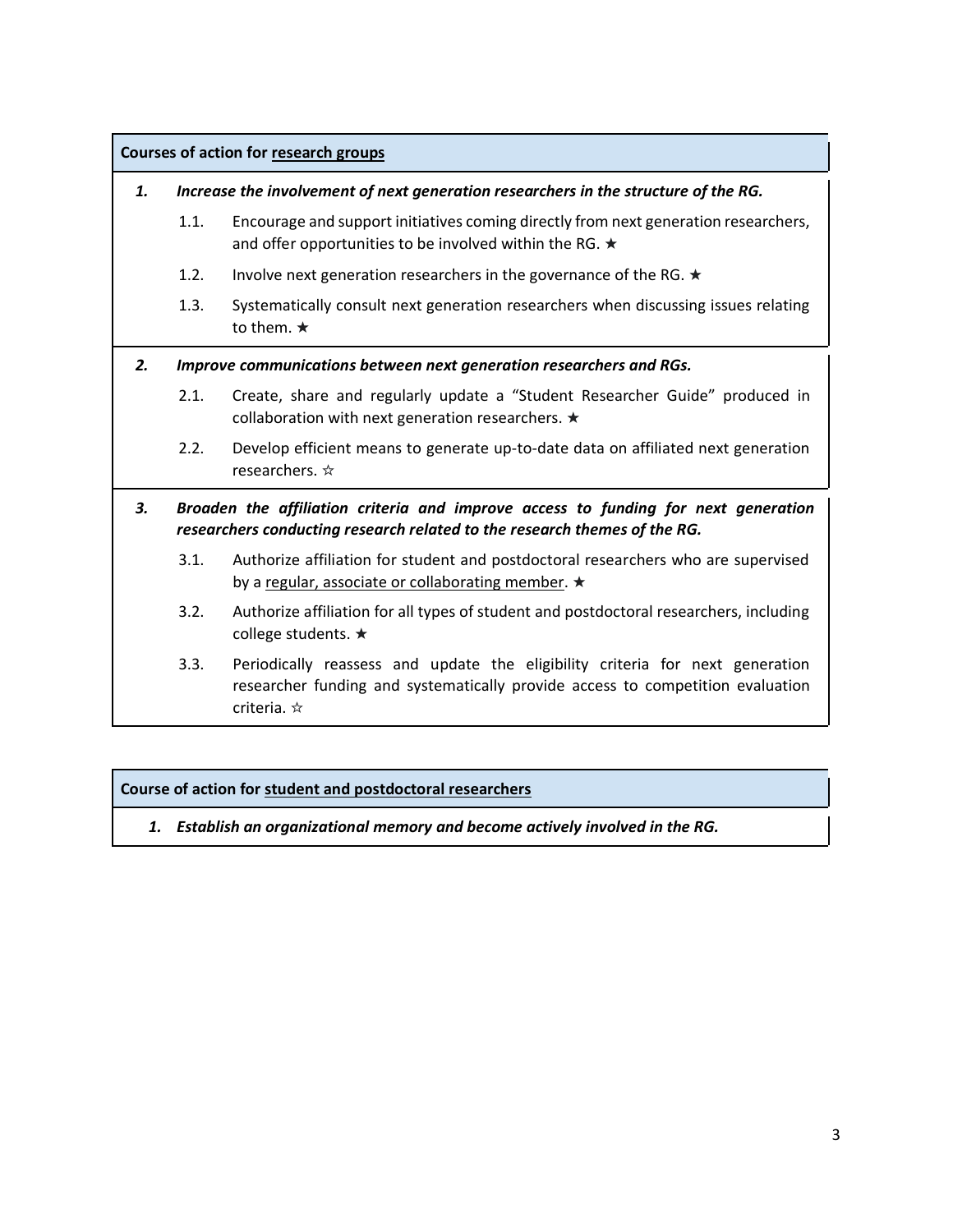## <span id="page-7-0"></span>**1. Background**

Research groups (RG)<sup>2</sup> funded by the FRQ are alliances of researchers, research teams and next generation researchers from various disciplinary backgrounds and academic units and institutions (Quebec Research and Innovation Strategy [QRIS] 2017-2022, p.47). These RGs are valuable places for exchange and initiation and training in research. Their objectives are to promote collaborative research, support new researchers, and encourage all forms of local, provincial, national and international collaboration, usually revolving around a common theme. RGs promote research excellence by focusing on dissemination, transfer and valorization of research results and creating of hubs of expertise.

RGs represent a significant budget item for each of the three Fonds: approximately one-third of the total annual budget of the FRQ is invested in RGs, which empowers them to contribute effectively to the vitality, excellence and influence of research in Quebec. This funding represents nearly \$366 million over five years (2017-2022), including \$61.7 million from the QRIS.

In addition to providing structure for research activities and promoting networking among researchers, RGs play a critical role in hosting, training, and supporting college, university and postdoctoral next generation researchers 3 .

An internal study conducted by the CIE in 2015 examined the involvement of next generation researchers in RGs and their involvement in the governance of 24 RGs funded by the three FRQ (eight RGs per Fond). This study also revealed a lack of access to documents governing RG activities, a diversity of student statuses, and a low level of student involvement in RG governance. Only seven out of the 24 RGs analyzed actively involved next generation researchers in governance committees or allowed student representation at board meetings. Even within these seven RGs, the nature and scope of student involvement in governance and in RG's activities were partial and implicit. Despite being at the heart of RG activities, the advisory role of next generation researchers in guiding best practices for their support and development was found to be limited in our sample. The observations and analyses from this preliminary study prompted the CIE to take a more in-depth look at the situation of next generation researchers in RGs and served as guidelines for determining the direction of the consultation.

 $2$  Given the variety of names used to describe entities that bring together, network and share services and infrastructures among researchers (cf. Table 1), this report will use the term Research Group (RG).

 $3$  See the rules of the RG grant programs of the 3 Quebec Research Funds.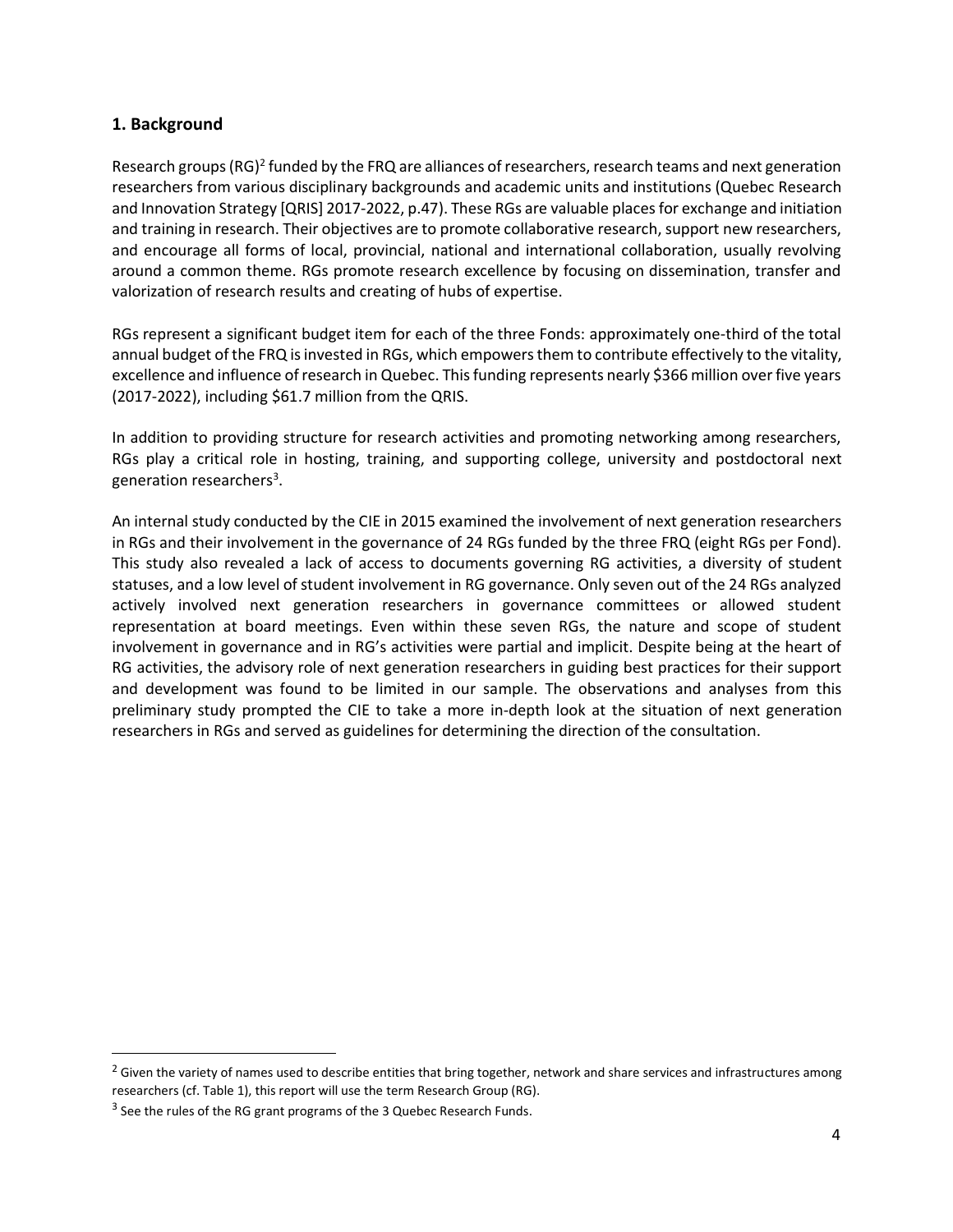# <span id="page-8-0"></span>**2. Method**

Building on its previous work, the CIE examined four key dimensions of the next generation researcher experience to propose courses of action aimed at developing and enhancing the potential of next generation researchers in RGs.

#### **Box 1: Four dimensions of the next generation researcher RG experience**

| Status:      | Types of next generation researcher affiliation                                      |  |
|--------------|--------------------------------------------------------------------------------------|--|
| Support:     | What RGs can do for next generation researchers (structure, form, and accessibility) |  |
| Involvement: | What next generation researchers can do for RGs (participation, support, and role)   |  |
| Governance:  | Student researchers' place in RG governance                                          |  |

To explore these dimensions of interest, we adopted a four-step approach:

- 1. Analysis of provincial RG grant programs and consultations with key FRQ administrators;
- 2. Analysis of federal programs<sup>4</sup> similar to the provincial RG programs and meetings with federal program administrators and the directors of some of these RGs;
- 3. Consultation with RG directors and next generation researchers;
- 4. Formulation of courses of action based on our analyses and consultations.

#### <span id="page-8-1"></span>*2.1 Analysis and consultation with the Fonds de recherche du Québec*

First, all RG programs of the three Fonds de recherche were analyzed to identify relevant information about next generation researchers. This step made it possible to ascertain the stated objectives of the FRQ programs (March 2020 version) regarding the role of next generation researchers in the RG and what the RG has to offer them. Following this analysis, the administrators of the assigned programs were consulted to answer any questions that remained unanswered.

Given the wide range of research sectors, issues and funding opportunities, there is considerable heterogeneity in the structure and mission of different RGs. This diversity is strongly encouraged and is one of the strengths of the RGs. It allows for better coverage of priority research issues, respect for the cultures of different research communities, and the emergence of new ideas, collaborations and innovations. However, from an analytical point of view, clearly identifying the role and issues specific to next generation researchers within the different groups is a complex task. Table 1 presents the FRQ research group grant programs<sup>5</sup> as well as the number of groups funded by each program<sup>6</sup>.

<sup>4</sup> Federal agencies: Social Sciences and Humanities Research Council (SSHRC), Natural Sciences and Engineering Research Council (NSERC) and Canadian Institutes of Health Research (CIHR)

 $5$  FRQNT innovation networks (n = 2) were removed from the study due to a lack of respondents. FRQSC research teams (n > 100) were also removed, as the nature of the program is too different from the other RG programs.

<sup>&</sup>lt;sup>6</sup> Data from July 2020, when the surveys were sent out.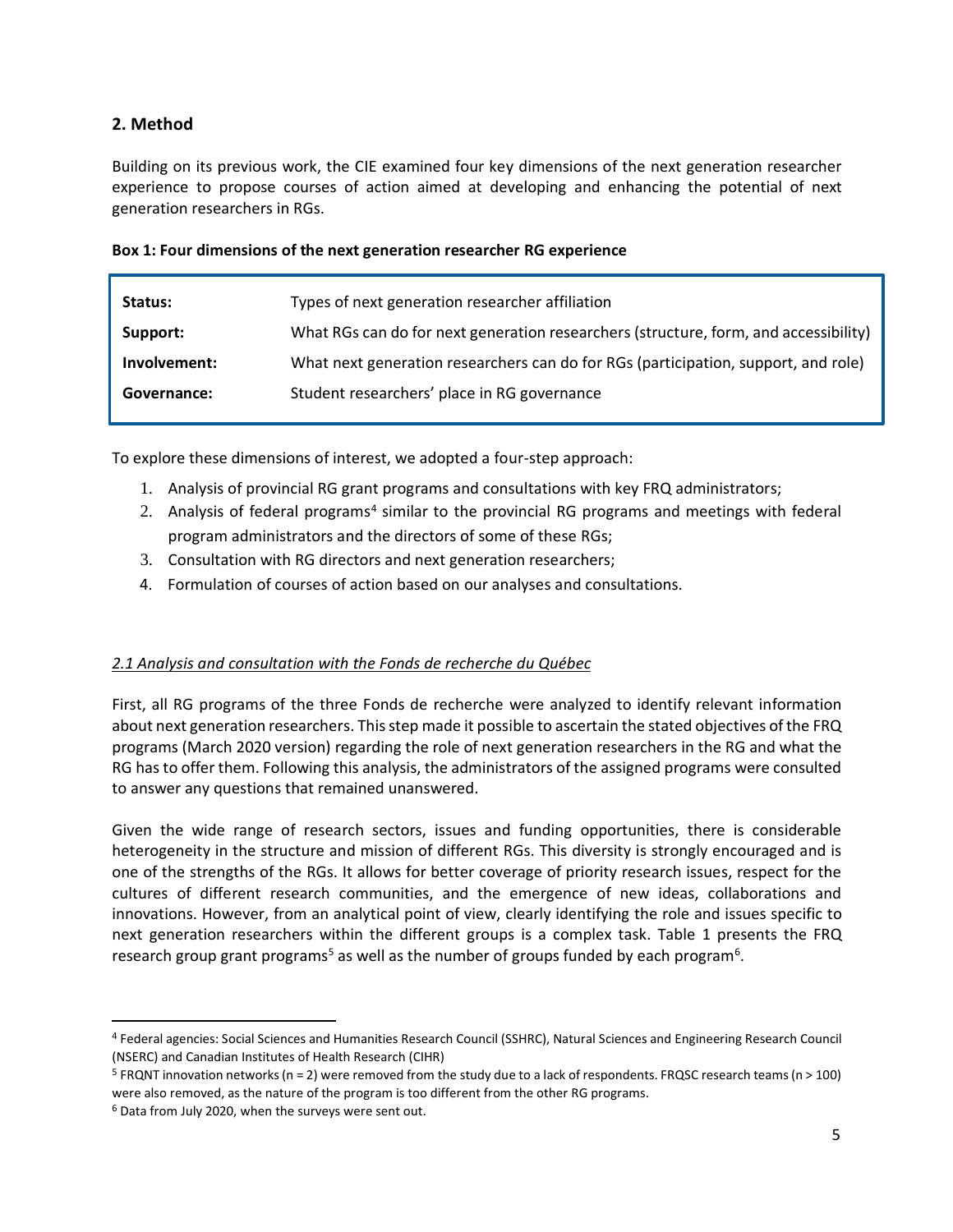| Fonds        | Program                                                                                                                    | Number |
|--------------|----------------------------------------------------------------------------------------------------------------------------|--------|
| <b>FRQNT</b> | 1. Strategic Clusters (RS) <sup>7</sup>                                                                                    | 36     |
| <b>FRQS</b>  | 2. Research Centres (CR)                                                                                                   | 22     |
| <b>FRQS</b>  | 3. Theme Networks (RT)                                                                                                     | 20     |
| <b>FRQSC</b> | 4. Research infrastructure support for social sector university-<br>affiliated institutes and centres (IUCAU) <sup>8</sup> | 10     |
| <b>FROSC</b> | 5. Strategic Clusters: Centres (RS-C)                                                                                      | 25     |
| <b>FRQSC</b> | 5. Strategic Clusters: Networks (RS-R)                                                                                     | 4      |

**Table 1: Types of RG grant program by Fonds de recherche, and number of groups per program.**

# <span id="page-9-0"></span>*2.2 Analysis and consultation with federal programs*

The CIE also analyzed two federal programs, Networks of Centres of Excellence (NCE) and the Canada First Research Excellence Fund (CFREF). According to the NCE home page, the program supports large-scale academically led research networks that harness the creativity and inventiveness of Canadian health, natural, and social scientists and engineers. Partners from industry, government and not-for-profit organizations contribute additional expertise and nearly \$90 million per year of cash and in-kind support<sup>9</sup>. For its part, the Canada First Research Excellence Fund invests approximately \$200 million per year to help Canadian universities, colleges, and polytechnics become global research leaders and to create long-term economic advantages for Canada<sup>10</sup>.

Although the amounts allocated by federal programs differ from those of the FRQ programs, this analysis provided us with a wide range of points of comparison. Those guided our focus and fed our reflections on the forms of investments intended for next generation researchers and on the place held by next generation researchers within the entities funded by the programs."

Table 2 shows the number of grants awarded for each federal program studied. After reviewing public information, we met with different administrators of the two federal programs to better understand the role of next generation researchers within them.

 $7$  As Calcul Québec is more of a user platform than an RG, it was removed from the analysis.

<sup>8</sup> For information, an FRQSC IUCAU is a university-affiliated institution (Institute or Centre) that is part of the health and social services network (now called Integrated University Health and Social Services Centres [CIUSSS]), unlike FRQSC strategic clusters (RS-C), which are more closely affiliated with a university. IUCAU are institutions attached to the Ministère de la Santé et des Services sociaux (MSSS), with a university mission (research component) funded by the FRQ, while RS-C are not directly attached to a government ministry or department.

<sup>9</sup> [https://www.nce-rce.gc.ca/Programs-Programmes/NCE-RCE/Index\\_eng.asp](https://www.nce-rce.gc.ca/Programs-Programmes/NCE-RCE/Index_eng.asp)

<sup>10</sup> [https://www.cfref-apogee.gc.ca/about-au\\_sujet/index-eng.aspx](https://www.cfref-apogee.gc.ca/about-au_sujet/index-eng.aspx)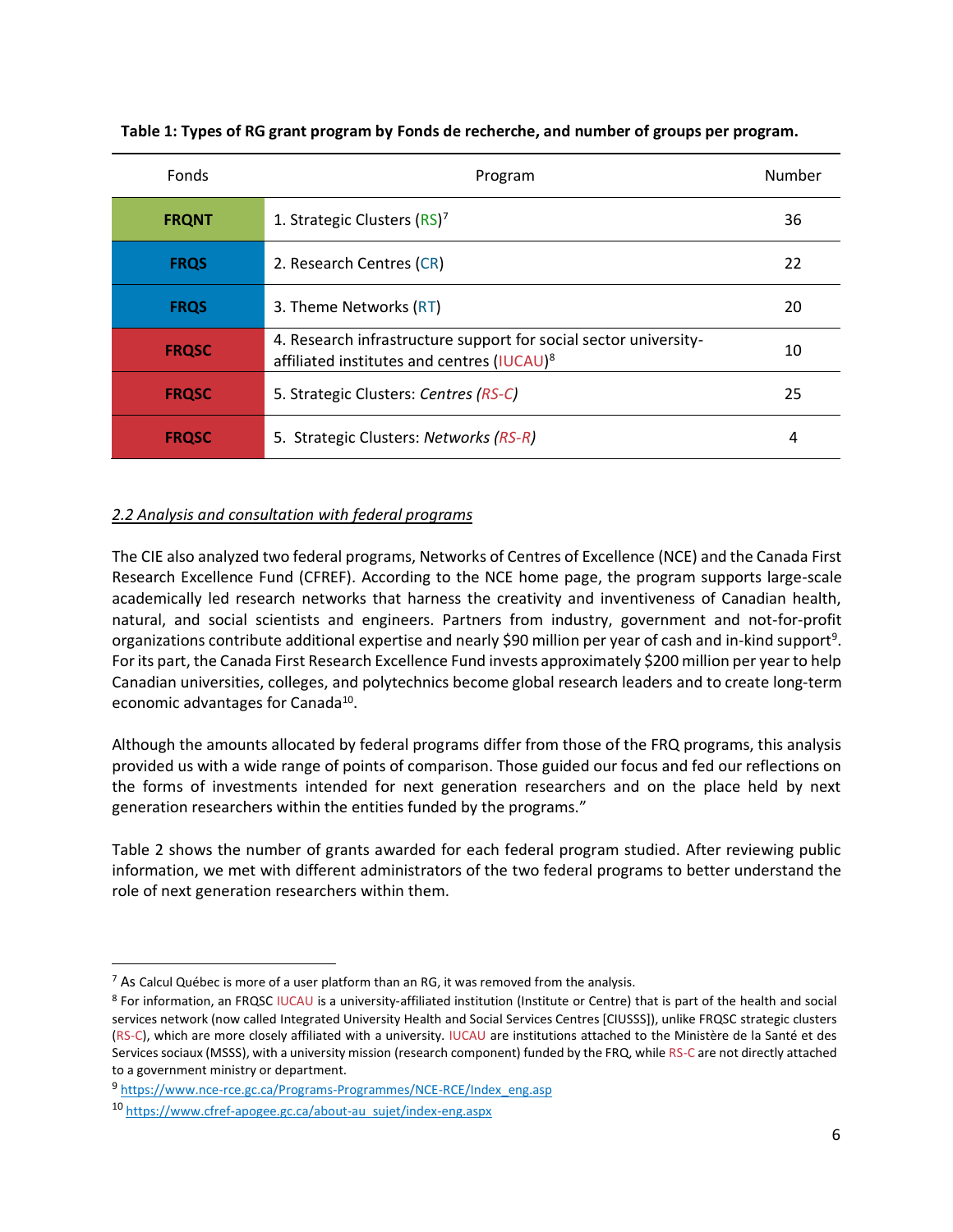| Agency  | Program                               | Number |
|---------|---------------------------------------|--------|
| Federal | Canada First Research Excellence Fund | 18     |
| Federal | Networks of Centres of Excellence     | 38     |

# **Table 2: Federal programs analogous to the FRQ RG programs and number of groups per program.**

# <span id="page-10-0"></span>*2.3 Consultation with RG directors and next generation researchers.*

The CIE consulted the directors and next generation researchers of RGs using two separate surveys, hereafter referred to as the "director survey" and the "student survey". The surveys consisted of 71 and 88 questions respectively. The quantitative and qualitative data were then analyzed and compared.

# <span id="page-10-1"></span>*2.4 Formulation of courses of action*

Courses of action were developed following the analysis of all results presented in this report, namely: 1) the analysis of RG grant programs funded by the FRQ, 2) the analysis of federal programs analogous to the provincial RG programs, 3) the qualitative data from interviews with program administrators and federal research groups, and 4) the results of the "director survey" and the "student survey". To assess the feasibility of the courses of action, we then presented them to the FRQ program officers and scientific directors.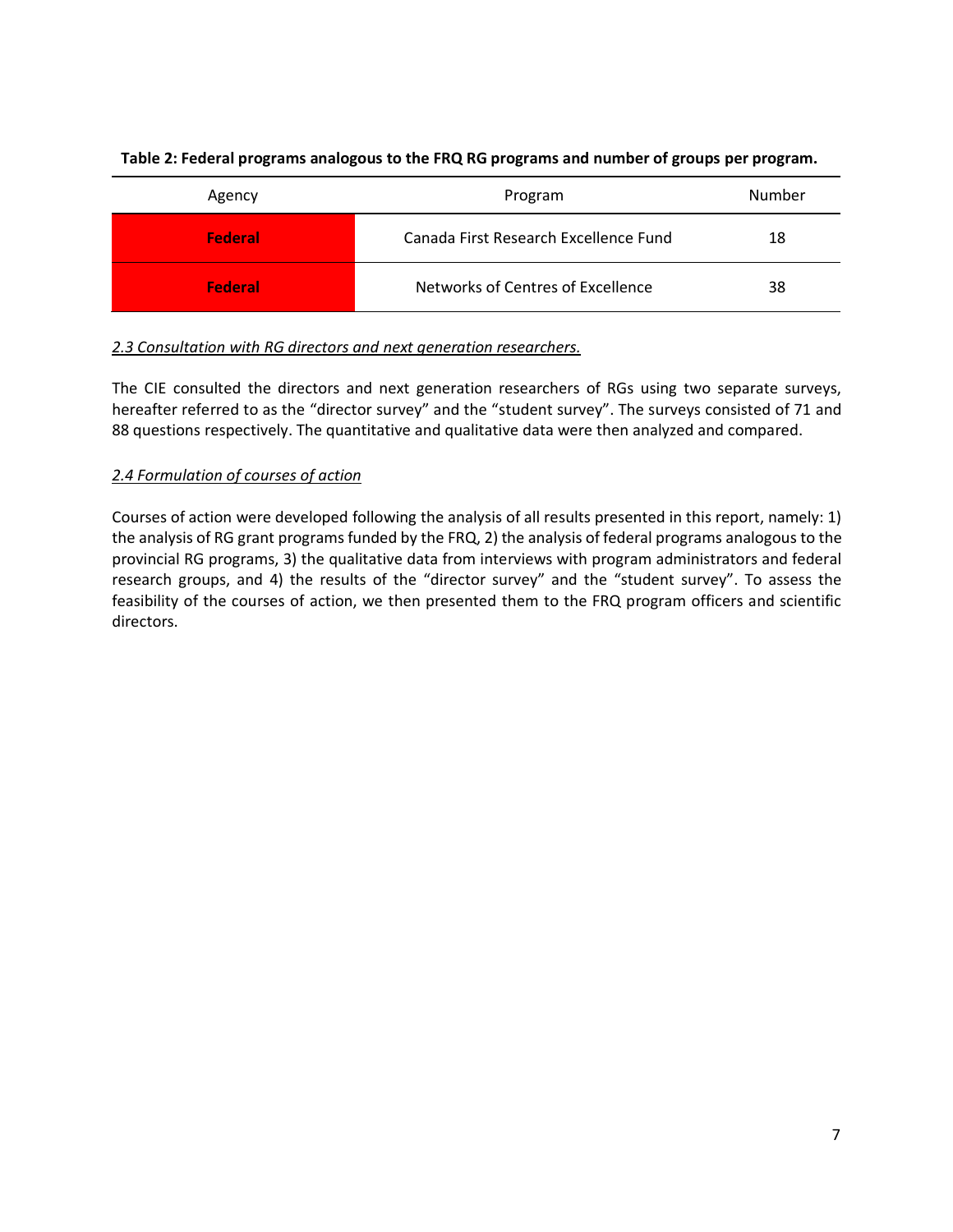# <span id="page-11-0"></span>**3. Analysis of FRQ-funded RG grant programs and analogous federal programs**

This section provides an overview of the available information on the four dimensions of the next generation researcher experience under the five FRQ programs and the two federal programs with similar objectives (Table 3).

| Agency         | Program $^{11}$                                                                                                    | <b>Status</b>    | Support    | Involvement | Governance |
|----------------|--------------------------------------------------------------------------------------------------------------------|------------------|------------|-------------|------------|
| <b>FRQNT</b>   | 1. Strategic Clusters <sup>12</sup>                                                                                | Yes <sup>*</sup> | Yes        | Yes *       | No.        |
| <b>FRQS</b>    | 2. Research Centres                                                                                                | <b>Yes</b>       | Yes        | No          | No         |
| <b>FRQS</b>    | 3. Theme Networks                                                                                                  | <b>Yes</b>       | <b>Yes</b> | No          | Yes        |
| <b>FRQSC</b>   | 4. Research infrastructure<br>support for social sector<br>university-affiliated institutes and<br>centres (IUCAU) | <b>Yes</b>       | <b>Yes</b> | No.         | No         |
| <b>FRQSC</b>   | 5. Strategic Clusters <sup>13</sup>                                                                                | No               | Yes        | No.         | No         |
| <b>Federal</b> | 6. Canada First Research<br><b>Excellence Fund</b>                                                                 | No               | Yes        | No.         | No         |
| <b>Federal</b> | 7. Networks of Centres of<br>Excellence                                                                            | Yes              | <b>Yes</b> | Yes         | No         |

# **Table 3. Information available on the four dimensions of the student experience under various FRQ RG grant programs and similar federal programs.**

\*Changes in the FRQNT RS program rules for the 2022-2023 competition compared to the version of the program analyzed in March 2020.

A closer look at the support offered by research groups shows that it can take several forms. The most common forms of support are training<sup>14</sup>, networking activities<sup>15</sup>, services<sup>16</sup> and financial support<sup>17</sup> (Table

 $11$  The programs analyzed for this project were from March 2020. Some programs may have been updated since our analysis.

<sup>&</sup>lt;sup>12</sup> Our analysis of the FRQNT RS program takes into consideration the changes that come into effect for the 2022-2023 competition, even though it was modified after March 2020.

<sup>&</sup>lt;sup>13</sup> The FRQSC RS program includes both Centres and Networks. Although the two types of clusters may be quite different, they are covered by the same program. There will be no distinction between the cluster types in this section of the report.

<sup>&</sup>lt;sup>14</sup> Training activities, graduate programs, summer school, symposia, science days, seminars, initiation to research.

<sup>15</sup> Integration of next generation researchers, exchange and networking opportunities, mentorships, internship hosting, supervision.

<sup>&</sup>lt;sup>16</sup> Administrative assistant, librarian, administrative and IT support, animal resources, purchase of scientific books and journals, research ethics committee, statisticians, research professionals, common platforms and services.

<sup>&</sup>lt;sup>17</sup> Travel grants, scholarship supplements, scholarships (graduate and postdoctoral), financial aid, internships abroad, student remuneration, student awards.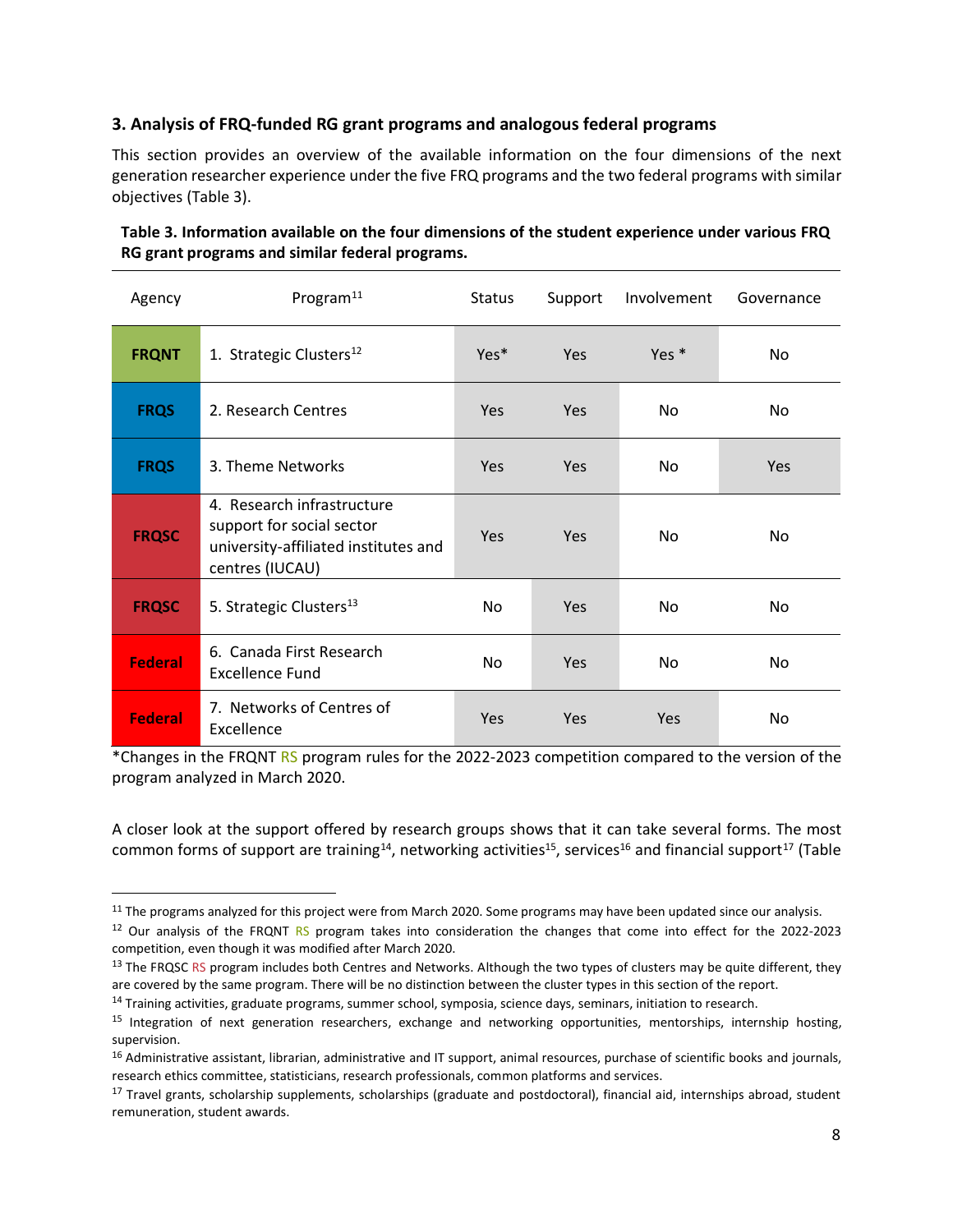4). Support is the dimension of the student experience that is the most clearly defined in the programs and documents provided by the FRQ.

| Agency         | Program                                                                                                            | <b>Training</b> | Networking | Common<br>services/<br>resources | Financial<br>support |
|----------------|--------------------------------------------------------------------------------------------------------------------|-----------------|------------|----------------------------------|----------------------|
| <b>FRQNT</b>   | 1. Strategic Clusters                                                                                              | Yes             | Yes *      | Yes *                            | <b>Yes</b>           |
| <b>FRQS</b>    | 2. Research Centres                                                                                                | Yes             | <b>No</b>  | Yes                              | <b>Yes</b>           |
| <b>FRQS</b>    | 3. Theme Networks                                                                                                  | Yes             | Yes        | No                               | <b>Yes</b>           |
| <b>FRQSC</b>   | 4. Research infrastructure<br>support for social sector<br>university-affiliated institutes<br>and centres (IUCAU) | Yes             | Yes        | Yes                              | <b>Yes</b>           |
| <b>FRQSC</b>   | 5. Strategic Clusters                                                                                              | Yes             | Yes        | <b>No</b>                        | <b>Yes</b>           |
| <b>Federal</b> | 6. Canada First Research<br><b>Excellence Fund</b>                                                                 | Yes             | Yes        | Yes                              | <b>Yes</b>           |
| <b>Federal</b> | 7. Networks of Centres of<br>Excellence                                                                            | Yes             | Yes        | Yes                              | <b>Yes</b>           |

# **Table 4. Forms of support available for next generation researchers in FRG RGs and similar federal programs**

\* Changes in the FRQNT RS program rules for the 2022-2023 competition compared to the version of the program analyzed in March 2020.

In a context where the development of diverse skills is encouraged among next generation researchers to facilitate a variety of career paths, RGs provide a particularly rich learning environment because of their complexity and their connections with different organizations and sectors<sup>18</sup>. RGs are an ideal environment for developing networking, management, and event or activity organization skills for next generation researchers. With the launch of its DIALOGUE<sup>19</sup> program, the FRQ encourage next generation researchers to engage in knowledge mobilization activities. Applicants to the DIALOGUE program must be proposed by their RG, and the mobilization activities must be part of the RG's strategic plan. This new program demonstrates the FRQ's desire to involve next generation researchers in organizing knowledge mobilization activities in collaboration with RGs.

<sup>18</sup> [http://www.scientifique-en-chef.gouv.qc.ca/wp-content/uploads/Rapport-de-consultation-2017-CIÉ\\_VF.pdf](http://www.scientifique-en-chef.gouv.qc.ca/wp-content/uploads/Rapport-de-consultation-2017-CIÉ_VF.pdf)

<sup>19</sup> FRQ DIALOGUE program – next generation researcher component, consulted in March 2020.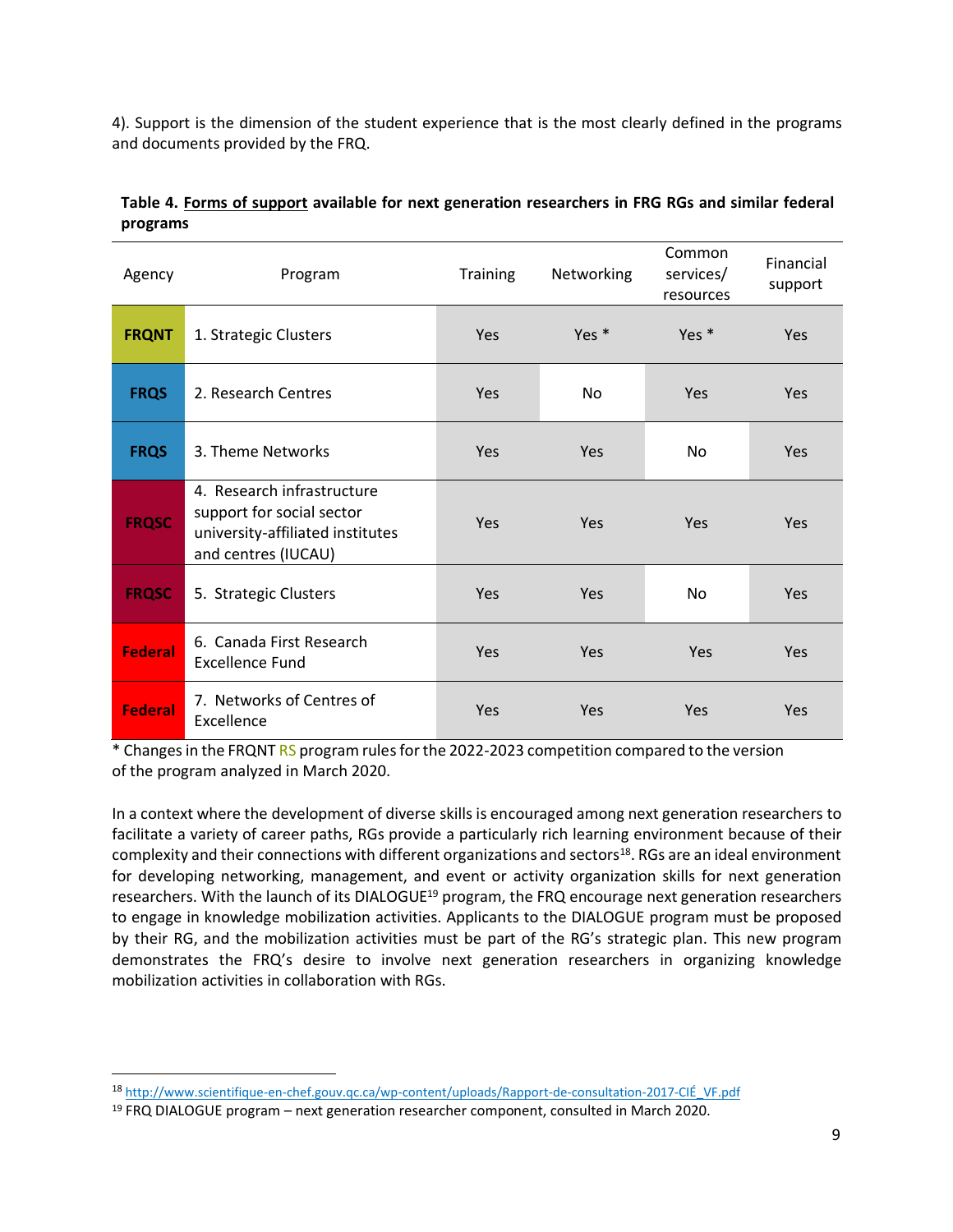# <span id="page-13-0"></span>**4. Survey results (next generation researchers, RG directors)**

To simplify the presentation of the survey results, **aggregate data for all programs will be presented when the results are similar across programs**.

#### <span id="page-13-1"></span>*4.1 Profile of respondents*

A total of 69 RG directors and 995 student and postdoctoral researchers responded to the two surveys launched in July 2020. The participation rate for RG directors ranged from 40% to 68% (average of 59%) depending on the RG program. It is important to note that the next generation researchers and directors who responded to the surveys were not necessarily from the same RGs, which could lead to differences when comparing the results of the two surveys.

The distribution of responses from next generation researchers across the different RG programs (Figure 1) suggests that RS (31%), CR (14%), RT (6%) and RS-C (22%) are strongly represented compared to IUCAU (1%) and RS-R (1%). However, it is important to note that the number of RGs funded by RS-R (n = 4) and IUCAU (n = 10) programs is lower than in other programs (average of 26). 25.5% of student responses were from next generation researchers with no RG affiliation.



**Figure 1. Distribution of next generation researcher respondents by RG program (n = 995)**

# <span id="page-13-2"></span>*4.2 Profile of RGs*

All the RGs that responded to the survey had a roughly similar composition, with an average of 72 regular members, 32 collaborating members and two honorary members per RG, except for the RT, which had an average of 227 regular members and 134 collaborating members. Concerning the number of employees, RS, RT, RS-C and RS-R had an average of 6 employees, while CR and IUCAU had an average of 169 and 73 employees, respectively. It should be noted that most RGs update their membership numbers on a continuous (60%), quarterly (10%) or annual (22%) basis.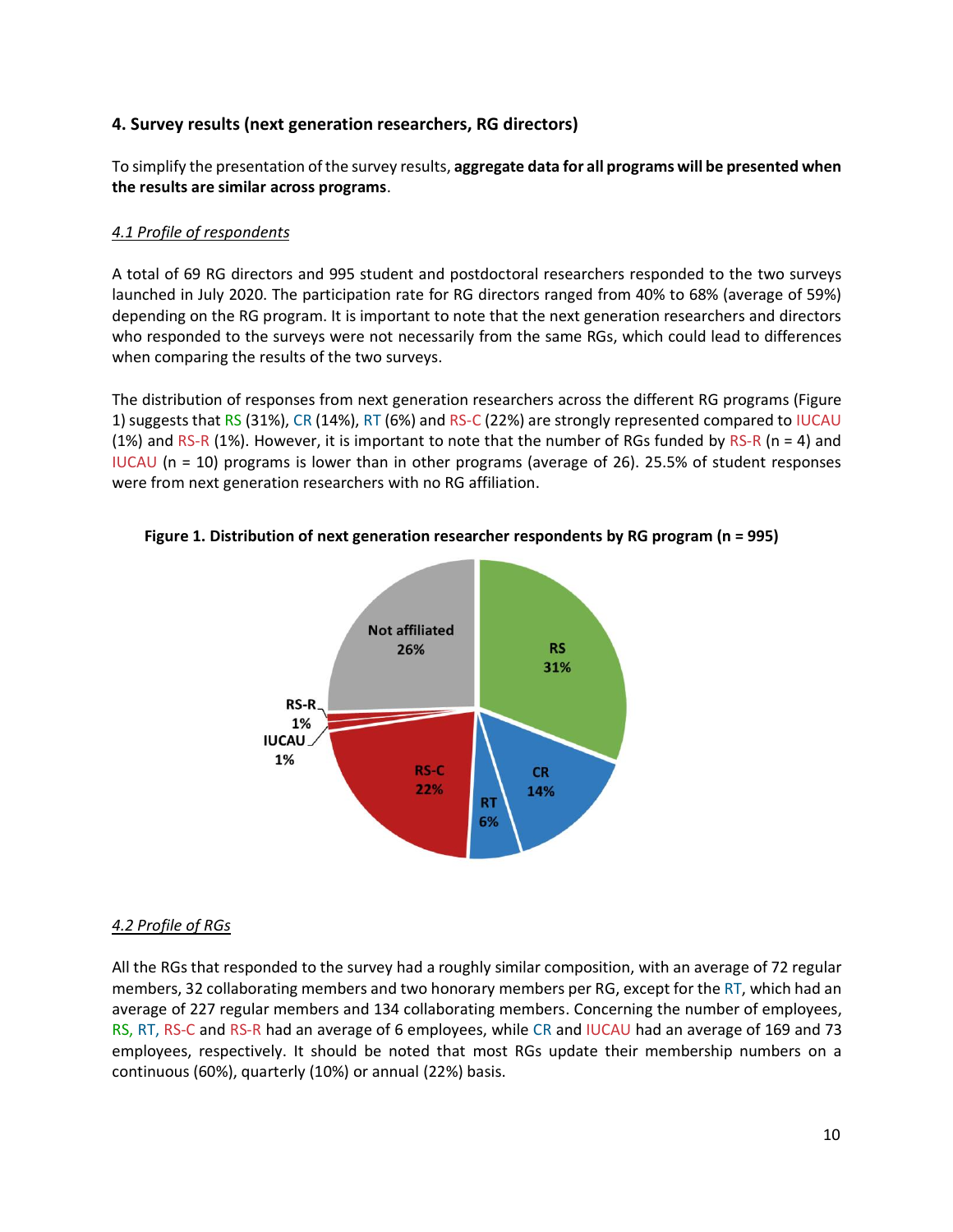When it comes to student and postdoctoral researchers, the RGs had an average of 296 members. It is important to note that 11% of the RGs did know the number of next generation researchers affiliated with them. Furthermore, when the RG directors were asked about the number of next generation researchers by the level of study, the data were not always available. As a result, only RGs with access to this information answered this section of the survey<sup>20</sup>. Only the RS, CR and IUCAU had data on college-level next generation researchers, with an average of six students per RG. At the undergraduate level, RS and RT had an average of seven student members, while CR and IUCAU had an average of 89. The average number of master's and doctoral students and postdoctoral fellows per RG was 120, 140 and 33 respectively, across all programs. It should be noted that most RGs update their next generation researcher membership numbers on a continuous (30%), quarterly (10%) or annual (48%) basis.

According to the results of the director survey, next generation researcher members come from a variety of academic institutions<sup>21</sup>. At the top of the list, 83% of RGs that responded to the survey had at least one next generation researcher member from Université de Montréal and McGill University, 72% from Université Laval, 64% from Université de Sherbrooke, 61% from Université du Québec à Montréal, 51% from Université du Québec à Trois-Rivières, 49% from Concordia University, 39% from Université du Québec à Chicoutimi, and 30% from Polytechnique Montréal. Fewer than 30% of RGs had student and postdoctoral researcher members from other academic institutions in Québec.

#### <span id="page-14-0"></span>*4.3 Next generation researcher awareness of RGs*

An interesting finding of the survey was the lack of awareness of FRQ-funded RGs among a significant proportion of student and postdoctoral researchers. Of the respondents affiliated with an RG (n = 741), 41% reported identifying at least one new RG in their research field with which they are not affiliated. Of the respondents not affiliated with an RG (n = 254), 68% reported being unaware of the existence of RGs as the main reason for their absence of affiliation. Of these 68%, half identified one or more RGs in their research field (Figure 2). Of the respondents who identified an RG in their research field (n = 132), 92% would like to join this RG if they meet the affiliation requirements (Figure 3).



 $20$  Number of RGs with data by level of study: college (5); undergraduate (15); master's (43); PhD (44); postdoctoral (49). Stratified averages by level of study were calculated based on the data reported by these RGs. It should be noted that 61 RGs knew the total number of next generation researchers.

 $21$  Next generation researchers could choose between the 18 institutions on the Québec government's list of Québec universities or "other" (colleges and Cegeps). [https://www.quebec.ca/en/education/university/studying/list](https://www.quebec.ca/en/education/university/studying/list-universities)[universities](https://www.quebec.ca/en/education/university/studying/list-universities)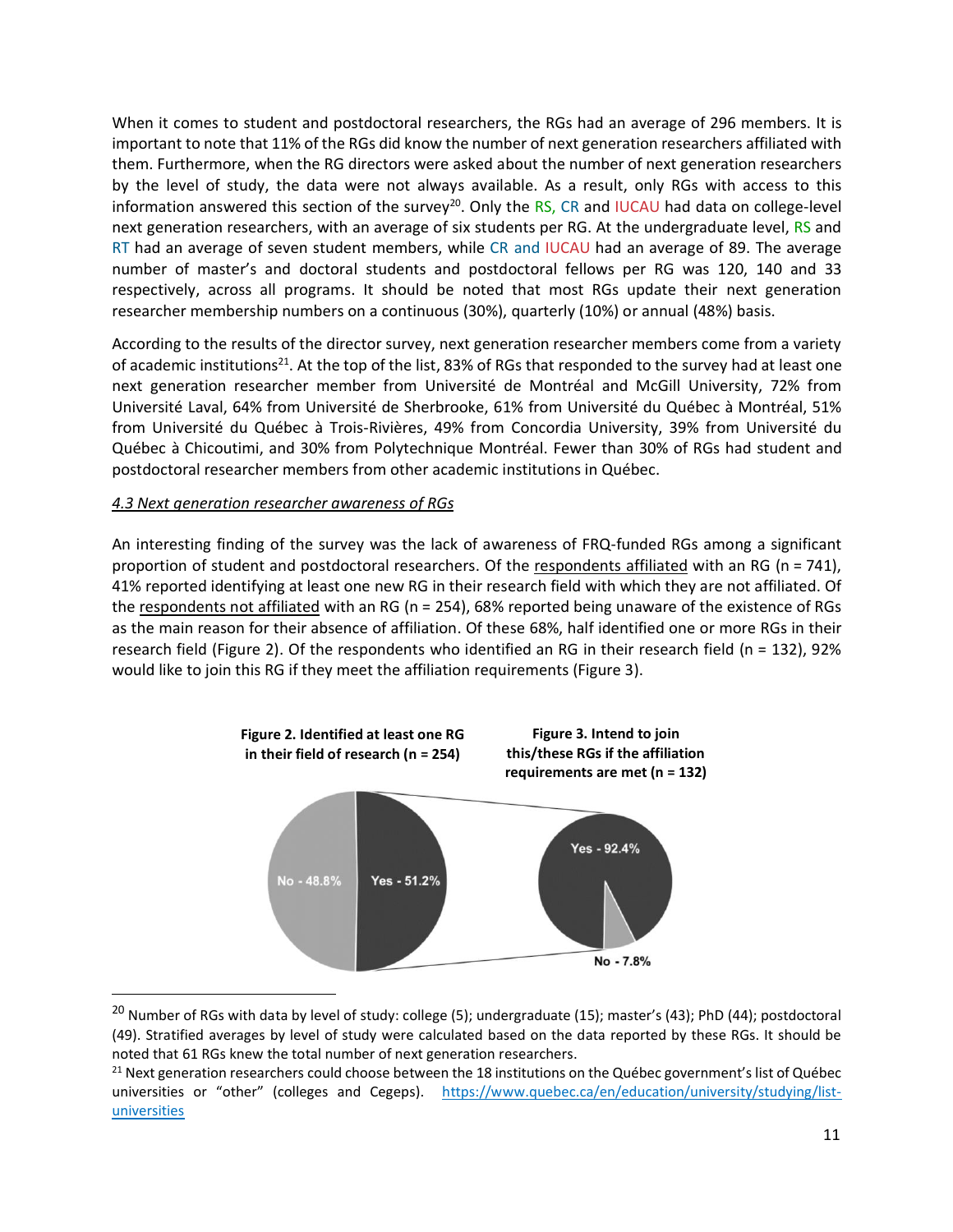#### <span id="page-15-0"></span>*4.4 Status*

The eligibility of next generation researchers for RGs differs widely depending on their level of study. Only 19% of RGs accept college-level students, 57% accept bachelor's students, 96% accept master's students, 99% accept PhD students, and 100% accept postdoctoral fellows. Thus, many/most college and bachelor's students are denied affiliation to an RG even if they are conducting research related to the RG's research themes. In 91% of RGs, to be allowed affiliation, a next generation researcher must be supervised by an affiliated member. However, the status of the research supervisor can influence the student's eligibility. To support a student's application for affiliation, the supervisor must either be a regular member (95% of RGs), a collaborating member (41% of RGs), or an honorary member (16% of RGs).

Affiliation with an RG affects a next generation researcher's access to various resources, including support (e.g., training, networking activities, services, and financial support). When the responses to the director survey (ways of becoming affiliated with the RG) are compared to those of the student survey (how they became affiliated with their RG) (see Figure 4), significant differences can be observed. Indeed, how next generation researchers reported becoming affiliated is not the same as those identified and proposed by the directors. One hypothesis to explain this difference is that next generation researchers are unaware or uninformed of the ways in which students can become affiliated with their RG. Furthermore, 25% of next generation researchers indicated that they did not know their affiliation status or that it is not well defined by their RG (e.g., regular student member, collaborating student member, etc.). It should also be noted that a small percentage (8%) of next generation researchers have been affiliated with an RG without being aware of it.



#### **Figure 4. Ways for next generation researchers to become affiliated with an RG**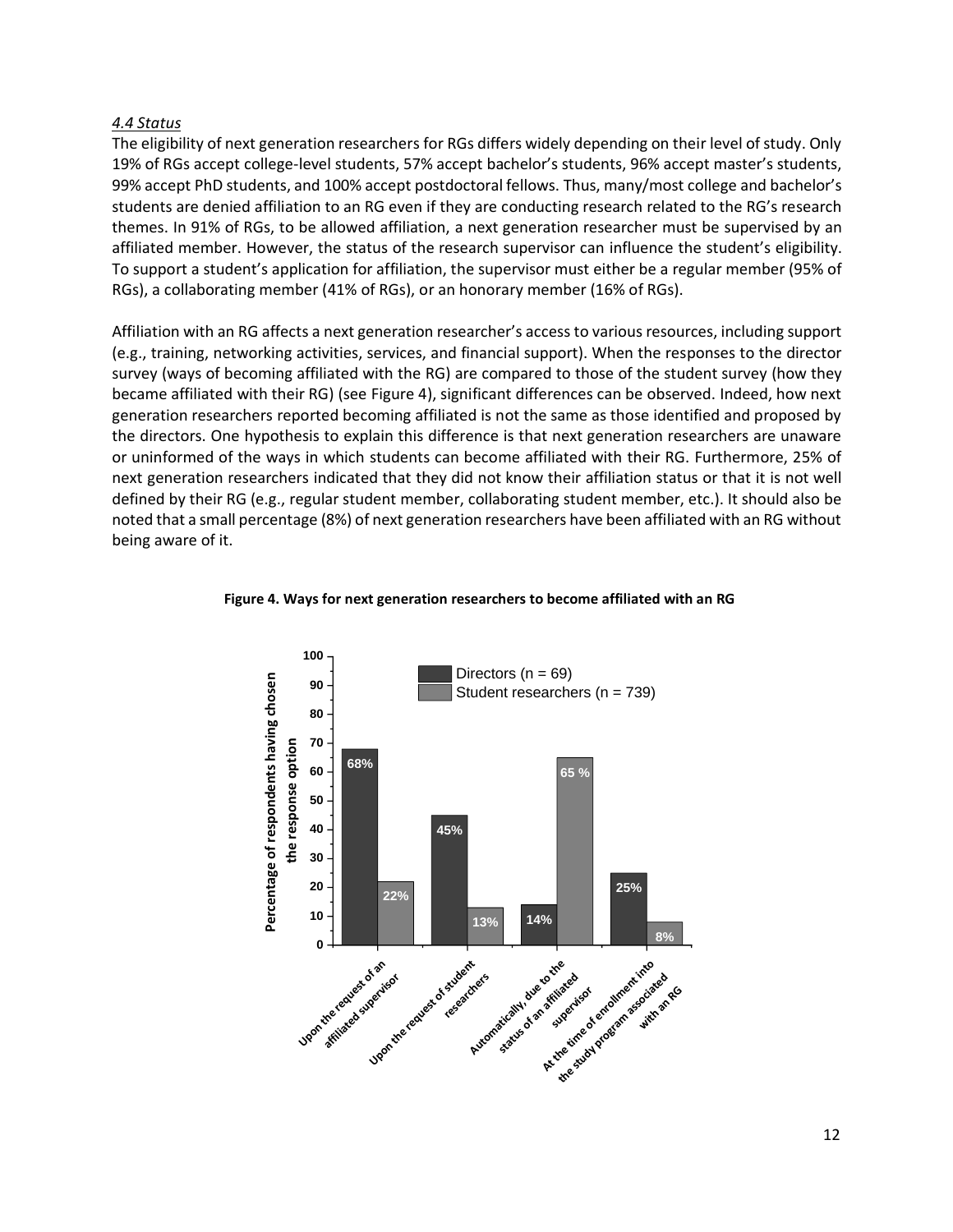## <span id="page-16-0"></span>*4.5 Support*

# <span id="page-16-1"></span>*4.5.1 Training*

The vast majority of RGs (88%) offer training to their next generation researchers. When planning training activities, RGs focus on developing cross-cutting skills with broad applications such as networking and communication (84%), general skills such as research ethics and scientific writing (80%), theoretical skills related to the RG's research themes (74%), theoretical management skills such as funding applications, budgeting and partnerships (43%), and other types of skills (36%).

RGs offer an average of 12 training activities per year ( $RS = 13$ ,  $CR = 20$ ,  $RT = 5$ , IUCAU = 9, RS-C = 10, RS-R = 3). These activities are generally organized by RG employees (82% of RGs), next generation researchers (72% of RGs), RG-affiliated researchers (66% of RGs), or RG management (54% of RGs). The training is most often delivered by RG-affiliated researchers (95% of RGs), followed by non-affiliated invited researchers (74% of RGs), next generation researchers (64% of RGs), RG employees (54% of RGs), or other non-affiliated training providers (48% from outside the academic community and 41% from the academic community).

The choice of training activities is made following consultation with affiliated next generation researchers (74% of RGs), recommendations by an RG committee (69% of RGs), specific requests from next generation researchers (67% of RGs), consultation with affiliated researchers (54% of RGs), or specific requests from affiliated researchers (49% of RGs). Training can take different forms, which are presented in Table 5.

| <b>Type of training</b>                    | Percentage of RGs that offer this training |
|--------------------------------------------|--------------------------------------------|
| Workshops                                  | 84%                                        |
| <b>Seminars</b>                            | 75%                                        |
| Training linked to the RG's annual         | 64%                                        |
| conference/science day                     |                                            |
| <b>Webinars</b>                            | 62%                                        |
| Summer school                              | 46%                                        |
| Training in small groups over several days | 26%                                        |
| Online training modules                    | 20%                                        |
| Formal courses                             | 18%                                        |
| Other                                      | 16%                                        |

#### **Table 5. Types of training offered by RGs**

To identify the types of training best suited to the needs of next generation researchers, they were asked about the skills they hoped to acquire. The main topics of interest were theoretical aspects related to the RG's research themes, general skills (e.g., research ethics, scientific writing) and cross-cutting skills with broad applications (e.g., networking and communication). In addition, 66% of next generation researchers indicated that their RG provided the training they attended next generation researchers, thus emphasizing their importance in the academic career of next generation researchers.

6% of next generation researchers indicated that they did not have access to training offered by their RG, while 31% did not know if their RG offers training. In general, seminars and training linked to the RG's annual conference or science day were the most popular. It is worth noting that formal or traditional courses were the least appreciated form of training among next generation researchers (3%).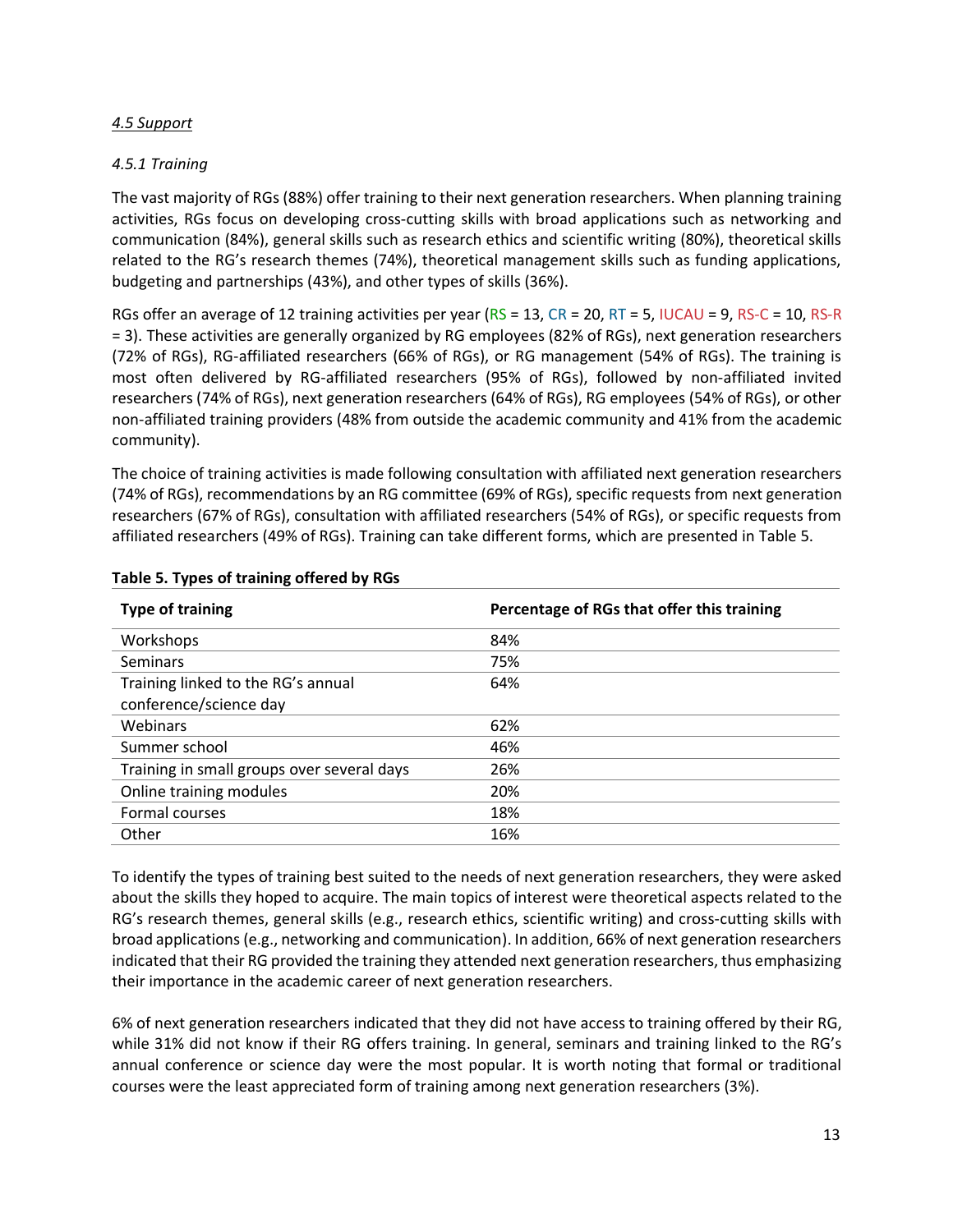#### <span id="page-17-0"></span>*4.5.2 Networking activities*

Most RGs offer networking activitiesto their affiliated next generation researchers (93% of RGs). The most common forms are presented in Figure 5. In general, these networking activities aim to provide next generation researchers with an opportunity to interact with each other and with the other researchers of the RG, to promote a sense of belonging in the RG among next generation researchers, to develop cohesion and collaboration among the RG's next generation researchers, and to broaden the horizons for collaborations in relation to the RG's research program.

These networking activities are mainly organized by RG employees(89% of RGs), affiliated next generation researchers (77% of RGs), RG management (66% of RGs) and affiliated researchers (48% of RGs). The number of networking activities per year varies significantly between programs ( $RS = 5$ ,  $CR = 12$ ,  $RT = 3$ ,  $IUCAU = 4$ , RS-C = 8, RS-R = 2).



#### **Figure 5. Percentage of RGs that offer the most common forms of networking activities (n = 64)**

Most next generation researchers (67%) indicated that their RG offers networking activities and that these activities are primarily intended for next generation researchers (73%). According to the respondents, the most suitable networking activities are those held in conjunction with the RG conference (28%) and mentorships (22%)<sup>22</sup>. In general, next generation researchers indicated that one to four networking activities per year would be ideal to meet their needs. During the pandemic, virtual networking activities have also been offered to compensate for the sharp decrease in this type of activity since spring 2020.

 $22$  Next generation researchers could choose between 10 types of networking activities. These two types were selected significantly more often than the others.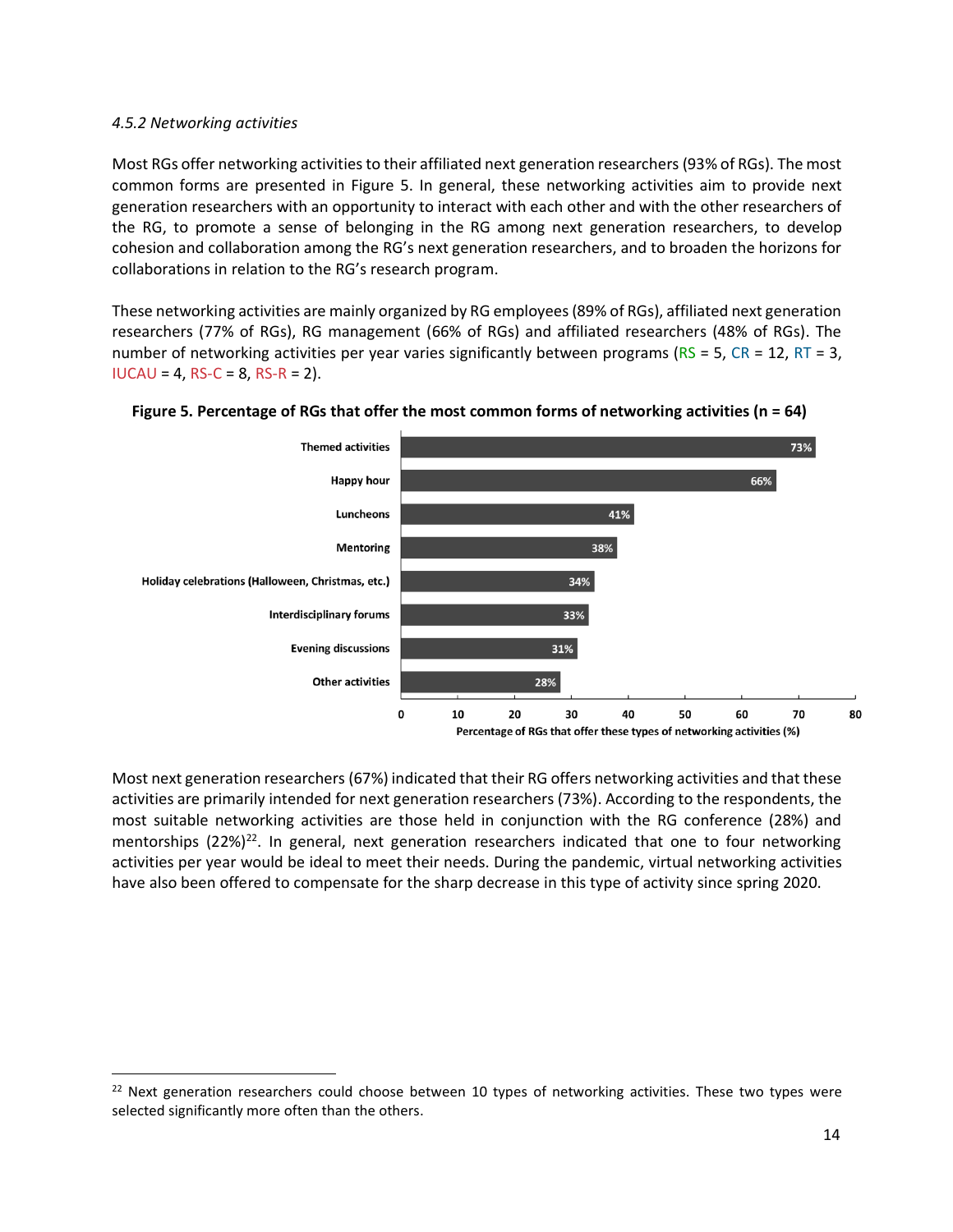#### <span id="page-18-0"></span>*4.5.3 Services*

Services differ substantially between programs. Across all RGs, only 52% offer services for next generation researchers (RS = 39%, CR = 71%, RT = 11%, IUCAU = 75%, RS-C = 71%, RS-R = 50%). Of those, 72% offer communication services, 53% offer statistical services, 44% offer ethics and printing services, and 42% offer other types of services. According to the director survey, the most used services are: 1) statistical, 2) communication and specialist services (e.g., engineers, nurses, etc.), 3) printing, 4) ethics, and 5) mental health and well-being.

Among next generation researchers, 33% of respondentsindicated that they had access to various services offered by their RG (e.g., statistical, printing, graphics, specialized staff). In addition, 45% reported that they were consulted to identify the most relevant services to meet their needs. Conversely, 52% of respondents indicated not knowing whether services were available, and 15% reported that their RG did not offer services. Among the different services available in RGs, statistical services (45%) and communication services (16%) were both the most popular ones and the most extensively used services according to the director survey.

# <span id="page-18-1"></span>*4.5.4 Financial support*

According to the director survey, all the RGs offer financial support to their affiliated next generation researchers, with a single exception. An average of 23.3% of an RG's total funding (from the FRQ and other revenues) is allocated to next generation researchers across all programs ( $RS = 20.3\%$ , CR = 27.5%, RT = 16.6%, IUCAU = 25.5%, RS-C = 24.9%, RS-R = 25.0%). Among next generation researchers, financial support was by far the best-known form of support as 79% reported that their RG offers this form of support. A comparison between the current use of the budget allocated to next generation researchers according to the director survey and the optimal use of the same budget according to the student survey is presented in Figure 6. It highlights a few points. In particular, next generation researchers placed greater importance than directors on financial support for travel grants, salaries, and research projects, and less importance on training scholarships and scholarship supplements. A lack of knowledge about the impact of affiliation status on access to financial support can be observed, as 53% of next generation researchers were not aware of the relationship between the two.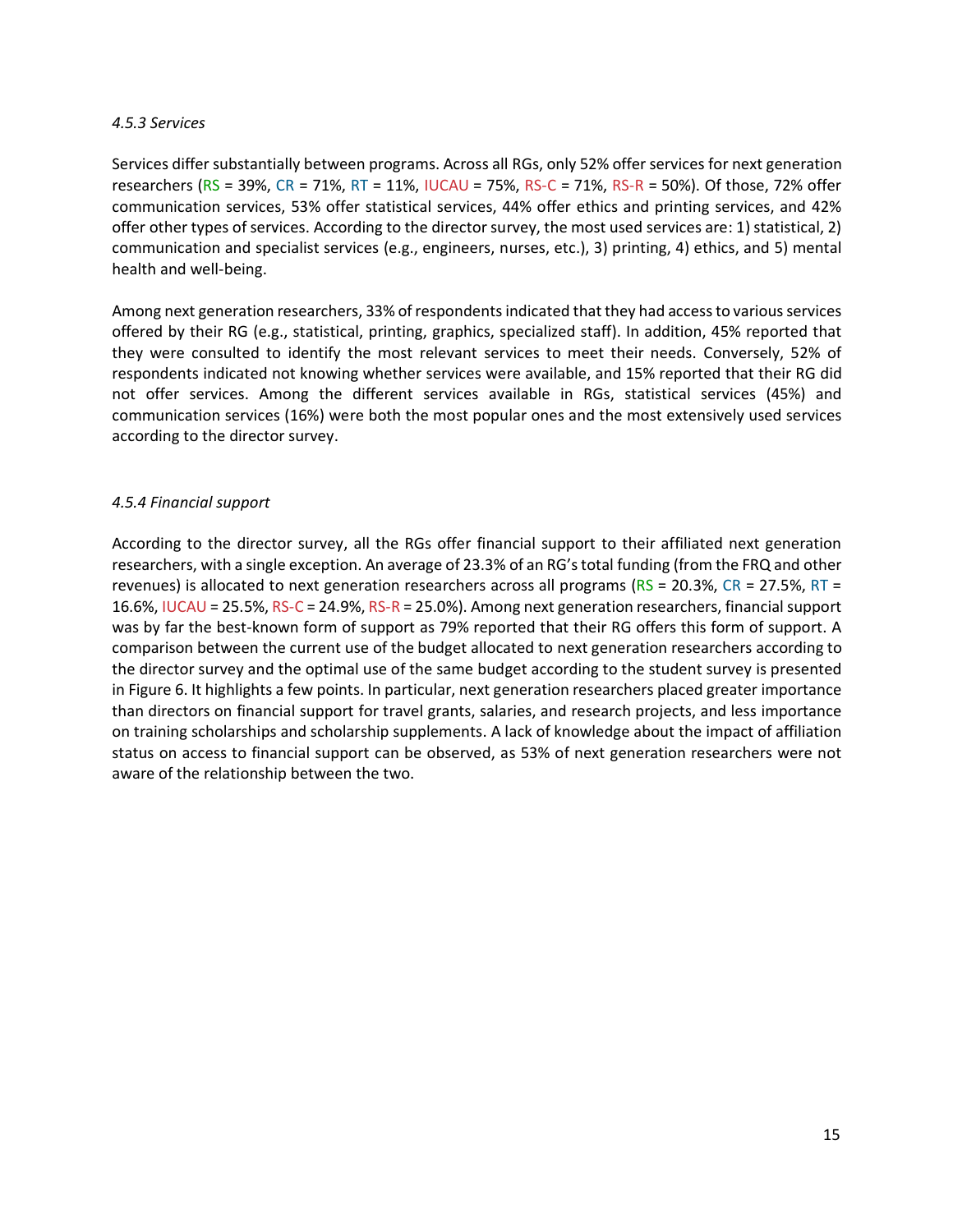



When RGs offer funding competitions for next generation researchers, the most common assessment criteria are: 1) alignment with the RG's research themes (94% of RGs), 2) quality of the research project (91% of RGs), 3) academic excellence (83% of RGs), 4) relevance of potential collaborations (68% of RGs), 5) number of publications and participation in scientific conferences and symposia (53% of RGs) and 6) knowledge mobilization skills (37% of RGs).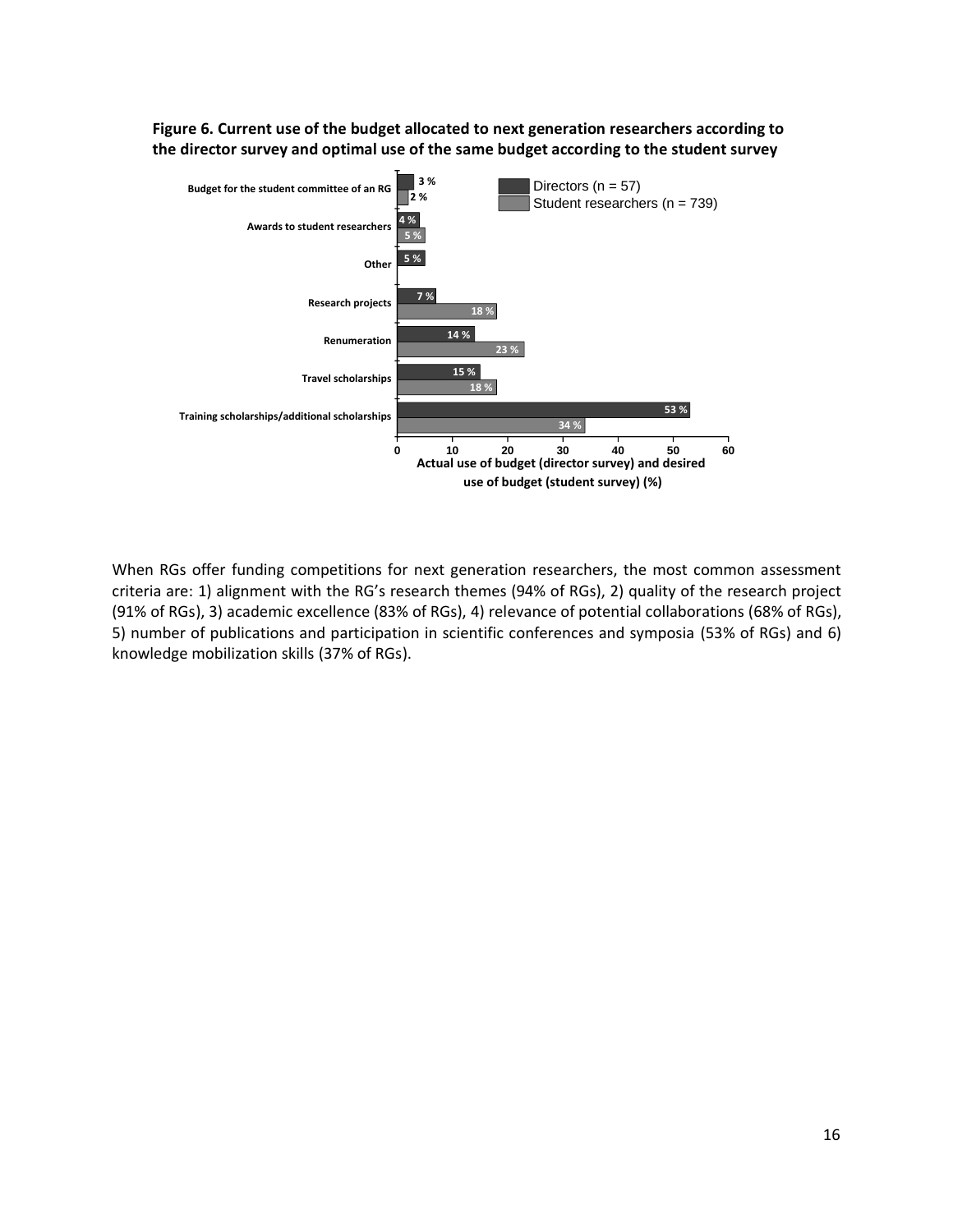#### <span id="page-20-0"></span>*4.6 Involvement*

87% of RGs consider their next generation researchers to be actively involved in their ecosystem. According to the director survey, next generation researcher involvement mainly occurs through ad hoc requests (73% of RGs), a permanent student committee or a network (68% of RGs), and event or activity committees or subcommittees (63% of RGs). The level of autonomy of next generation researchers varies across RGs: in 58% of RGs, next generation researchers have independent decision-making/vision of student involvement; in 57% of RGs, student involvement is largely related to the strategic plan; in 53% of RGs, next generation researchers are involved in activities related to the research themes of the RG; and 52% of RGs directly supervise the participation of their next generation researchers.

According to the director survey, the degree of next generation researcher involvement varies depending on the type of event or activity. From the most significant involvement (Likert scale; 5: almost no input from the RG, entirely managed by next generation researchers) to the least significant (0: no next generation researcher involvement), we find the organization of the annual conference/science day (3.7), networking activities (3.5), communication during RG events or science outreach/knowledge mobilization activities (3.3), training (3) and promotional events (2.1). Interestingly, 83% of RGs would like to see greater involvement from their next generation researchers, and 93% indicated that activities and events organized by next generation researchers are part of their strategic plan. However, only 64% of RGs included next generation researchers in developing sections of their strategic plan that are concerned with student-organized activities.

Directors (n = 60) and next generation researchers (n = 202; next generation researchers actively involved within their RG) alike identified the organization of the RG's annual conference or science day as a priority (Figure 7). Student involvement in organizaing training and knowledge mobilization activities also appears to be important to both directors and students. The high percentage of next generation researchers who are actively involved in their RG (43%) and have a say in the activities held (70%) demonstrates their interest in organizing events and a certain sense of belonging. Next generation researchers who are not involved in their RG identified a lack of time (66%) as the main factor limiting their involvement.



#### **Figure 7. Optimal involvement of next generation researchers**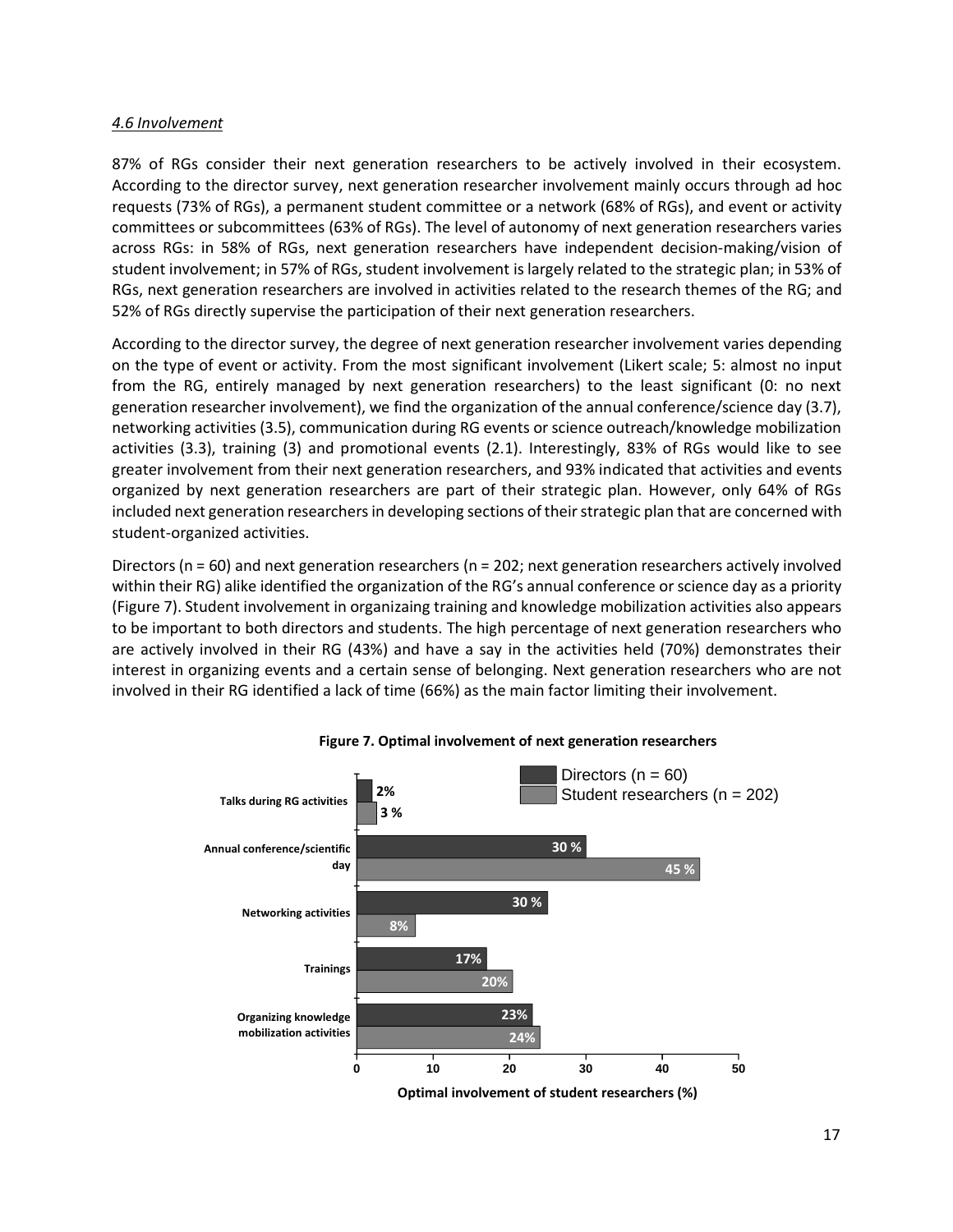#### <span id="page-21-0"></span>*4.7 Governance*

80% of RGs indicated that next generation researchers are actively involved in the governance of their RG. Next generation researchers participate in the executive committee (69% of RGs), the scientific committee (44% of RGs) and other types of committees (36% of RGs). In 82% of RGs, next generation researcher seats are prescribed in the statutes, and 76% of next generation researchers who participate in governance have the same voting rights as other committee members.

Next generation researchers demonstrated a lack of knowledge regarding opportunities for involvement, as 58% reported not knowing whether next generation researchers can participate in governance. However, 39% of next generation researchers found that student participation in governance isimportant, and 36% found that it is recommended. Of the student survey respondents who participated in governance bodies, 42% said that a student member can sit on the executive committee, 30% on the scientific committee, and 31% on the research area/theme/program committee. Conversely, 35% said they do not know, and 10% reported that they held positions on other types of committees within their RG. In addition, 47% of student survey respondents indicated that next generation researchers are consulted in the development of the RG's strategic plan, while 49% did not know.

Despite strong student participation in various governance bodies, 58% of respondents from RGs in which students participate in governance said that they did not know if students sitting on committees have the right to vote. However, most next generation researchers felt that students sitting on governance bodies should have the right to vote.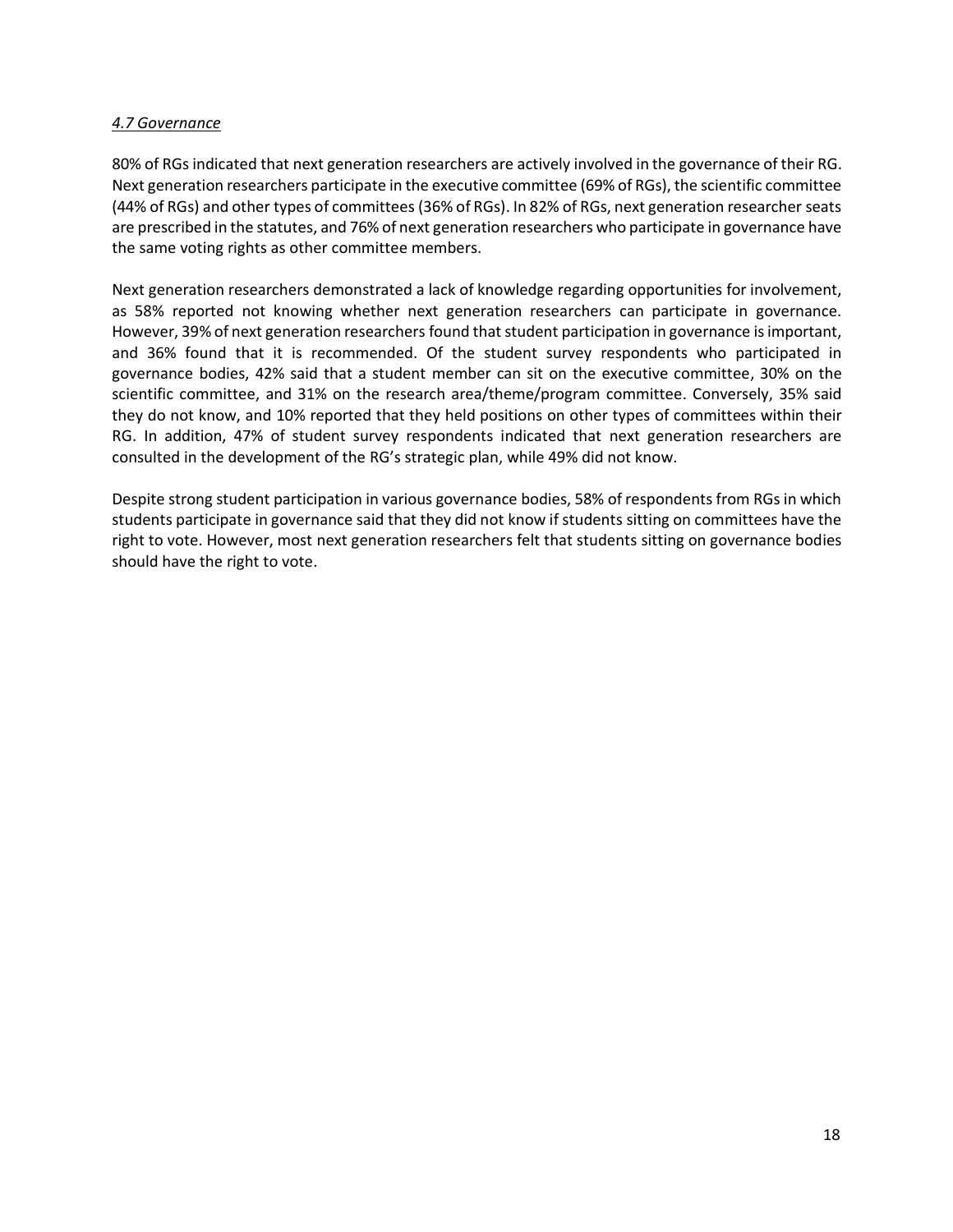# <span id="page-22-0"></span>**5. Detailed courses of action**

#### <span id="page-22-1"></span>*5.1 Courses of action for the Quebec Research Funds*

#### *1. Improve communications between next generation researchers and research groups (RG).*

1.1. Establish guidelines for the implementation of a "Next generation researchers Guide" in each RG. ★

Next generation researchers are largely unaware of the benefits and forms of support offered by RGs. In addition, a significant proportion of them do not know whether their status is clearly defined by the RG. A guide would help inform next generation researchers about the RG to which they are affiliated, the benefits of affiliation (training, networking activities, services, financial support, etc.), and opportunities for involvement in the group (organization of conferences, governance, etc.). In addition, the guide could explain affiliation statuses, eligibility requirements, and access to financial support. This information would answer several questions raised by affiliated next generation researchers, 65% of whom do not know if affiliation status affects access to financial support, and 33% and 58% of whom do not know if next generation researchers can participate in the organization of activities and the governance of the RG, respectively. A lack of communication, difficulty reaching next generation researchers, and a lack of access to information were pervasive concerns in both surveys (director and student).

1.2. Conduct regular awareness campaigns to foster interest and inform next generation researchers on the opportunities offered by RGs. ☆

Although RGs are an ideal environment for students to obtain support, network, participate in the organization of major events, and develop research governance skills, 68% of next generation researchers with no RG affiliation stated that they were unaware of the existence of RGs. It should be noted that 51% of unaffiliated next generation researchers identified at least one RG corresponding to their research theme and 92% of them would be interested in joining the group if they met the affiliation requirements. Of the affiliated next generation researchers, 42% discovered at least one new RG corresponding to their research interests on consulting the list provided with the survey. Thus, regular strategic communications could greatly contribute to raising awareness of RGs and, by extension, the FRQ. Since the FRQ communications department targets a different audience than the RGs, it could be effective in reaching out and informing unaffiliated next generation researchers.

1.3. Fund a "Research Group Student Forum" organized by the CIE.  $\dot{\mathbf{x}}$ 

The objectives of the Research Group Student Forum would be to develop clear communication channels between the CIE and next generation researchers in RGs, and to develop unique networking opportunities, new inter-RG initiatives by and for next generation researchers, and opportunities for mutual learning (best practice guide). The Forum could also represent an opportunity for RG-affiliated next generation researchers to develop cross-cutting skills. Moreover, the Forum would respond to some of the needs expressed in the student survey by helping improve organization and offering more opportunities for sharing and learning through rich exchanges between participating members. The outcomes of discussions and focus groups held by the Forum could be used to produce documentation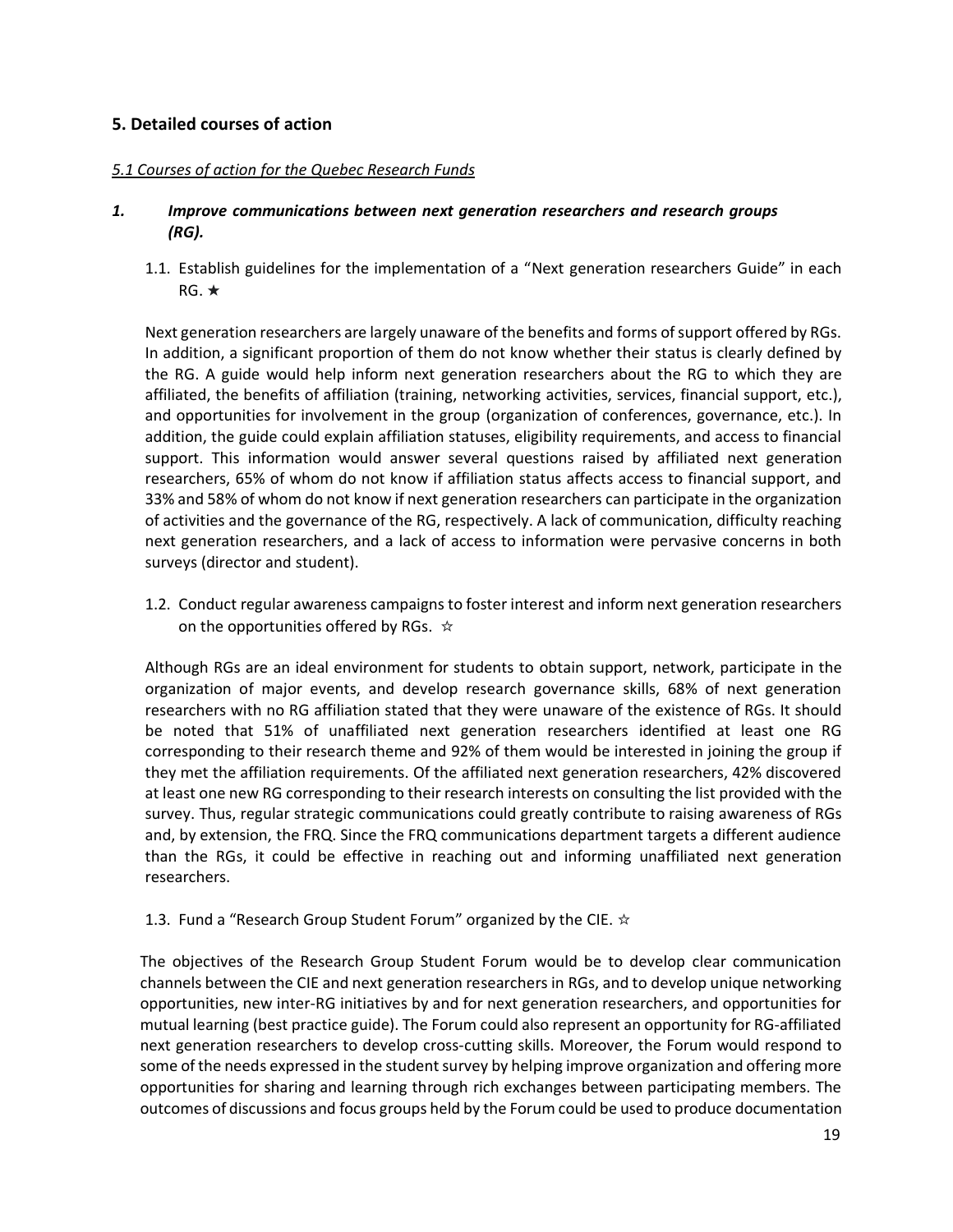and useful tools for all next generation researchers in each RG. The Forum could be made up of next generation researchers from RGs and members of the CIE.

# *2. Allow RGs to broaden their affiliation criteria for next generation researchers conducting research related to their research themes.*

2.1. Allow research groups to authorize affiliation for student and postdoctoral researchers who are supervised by a regular, associate or collaborating member. ★

This sub-action is aimed at allowing more next generation researchers doing research related to an RG's theme to become affiliated with the RG. Next generation researchers would also be able to approach their supervisor about joining an RG, opening the door to affiliation. The affiliation of students supervised by a regular member or an associate or collaborating member is a practice that is currently in place in 95% and 41% of RGs, respectively. More flexible affiliation would allow for more inclusive access to the different forms of support and opportunities offered by RGs, in particular for postdoctoral fellows who may conduct research that diverges from their supervisor's main research theme.

2.2. Allow research groups to authorize affiliation for all types of students and postdoctoral researchers, including college students. ★

This sub-action is aimed at promoting the participation of next generation researchers of all levels in research groups that align with their research interests, particularly college and undergraduate students who have less exposure to the research ecosystem. Affiliation with an RG would give them access to opportunities and help them develop their research interests at an earlier stage of their academic career.

# *3. Encourage the involvement of next generation researchers in the activities and governance structures of RGs.*

3.1. Include student involvement and participation in governance in the evaluation criteria for FRQ training award applications<sup>23</sup>.  $\star$ 

When asked about the issues that limit their involvement, 66% of next generation researchers put lack of time at the top of the list, despite an interest in getting involved. Greater recognition of student involvement in the evaluation of scholarship applications could encourage next generation researchers to be more involved. Both directors and next generation researchers would like to see greater next generation researcher involvement within the RG, mainly in the organization of conferences or science days, knowledge mobilization activities and training.

 $^{23}$  This recommendation applies to involvement and participation in governance in general, not only within the RG, in the context of a master's, doctoral or postdoctoral training award.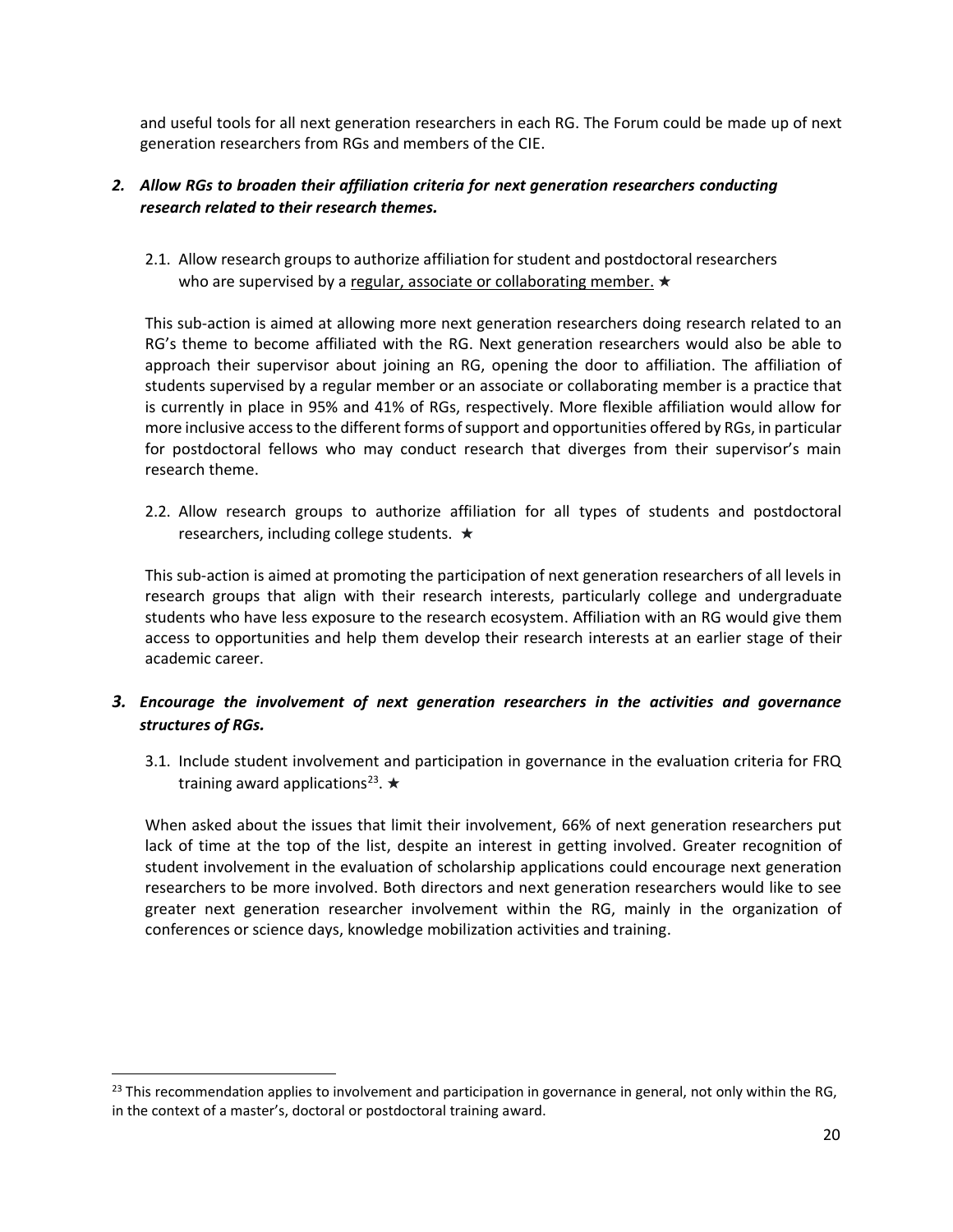3.2. Encourage next generation researchers to participate in the governance of the research groups. ★

The development of governance skills is achieved in part through involvement and training in decision-making and the functioning of governing bodies. Moreover, when asked which statement best describes the significance of next generation researcher participation in the governance of the RG, most student survey respondents selected "indispensable", "recommended" or "important". In addition to the training such involvement provides for next generation researchers, we believe it is crucial to encourage next generation researcher participation in governance. This ensures that all members of the RG are consulted when decisions are made.

3.3. Establish an award recognizing next generation researcher involvement and governance experiences. ☆

The director survey indicated that next generation researchers, in general, are actively involved in the organization of activities and the governance of the RG. These opportunities allow next generation researchers to experience the many facets of the research ecosystem and to hone their leadership and communication skills. In addition, as underlined by one director survey respondent, student participation in governance facilitates the intergenerational transfer of research culture. The creation of an award recognizing involvement and governance experience could motivate next generation researchers to become more actively involved. We recommend that the award consider all involvement and governance experiences, not only those acquired within the RG.

#### *4. Improve RG grant programs to better integrate next generation researchers in the RG ecosystem.*

4.1. Reassess the evaluation criteria and sub-criteria pertaining to next generation researchers in all FRQ RG grant programs with the intention of achieving their full potential. ★

In our analysis of programs as of March 2020, the evaluation criteria covered training, student recruitment and integration mechanisms, and exchange opportunities. All RG programs except RT have a "research training" criterion specifically for students. For RT, student integration and opportunities for exchange between students and other research actors are evaluated by means of sub-criteria of a broader criterion. The evaluation criteria or sub-criteria could aim to assess the performance of RGs in developing the potential of next generation researchers within their RG. It is suggested that the sub-criteria be associated with the four dimensions targeted by this project, for example: (a) accessible and transparent information on the status or statuses of next generation researchers, (b) support adapted to the needs of next generation researchers, (c) involvement opportunities for next generation researchers, and (d) governance training for next generation researchers in (e.g., seats on committees).

4.2. Authorize and specify that funding for an RG-affiliated student committee is an eligible expense. ☆

The majority of RGs currently have student committees, some of which receive financial support from their RG for operations and student needs. Adding information about this type of expense would remove any doubt about the eligibility for such financial support.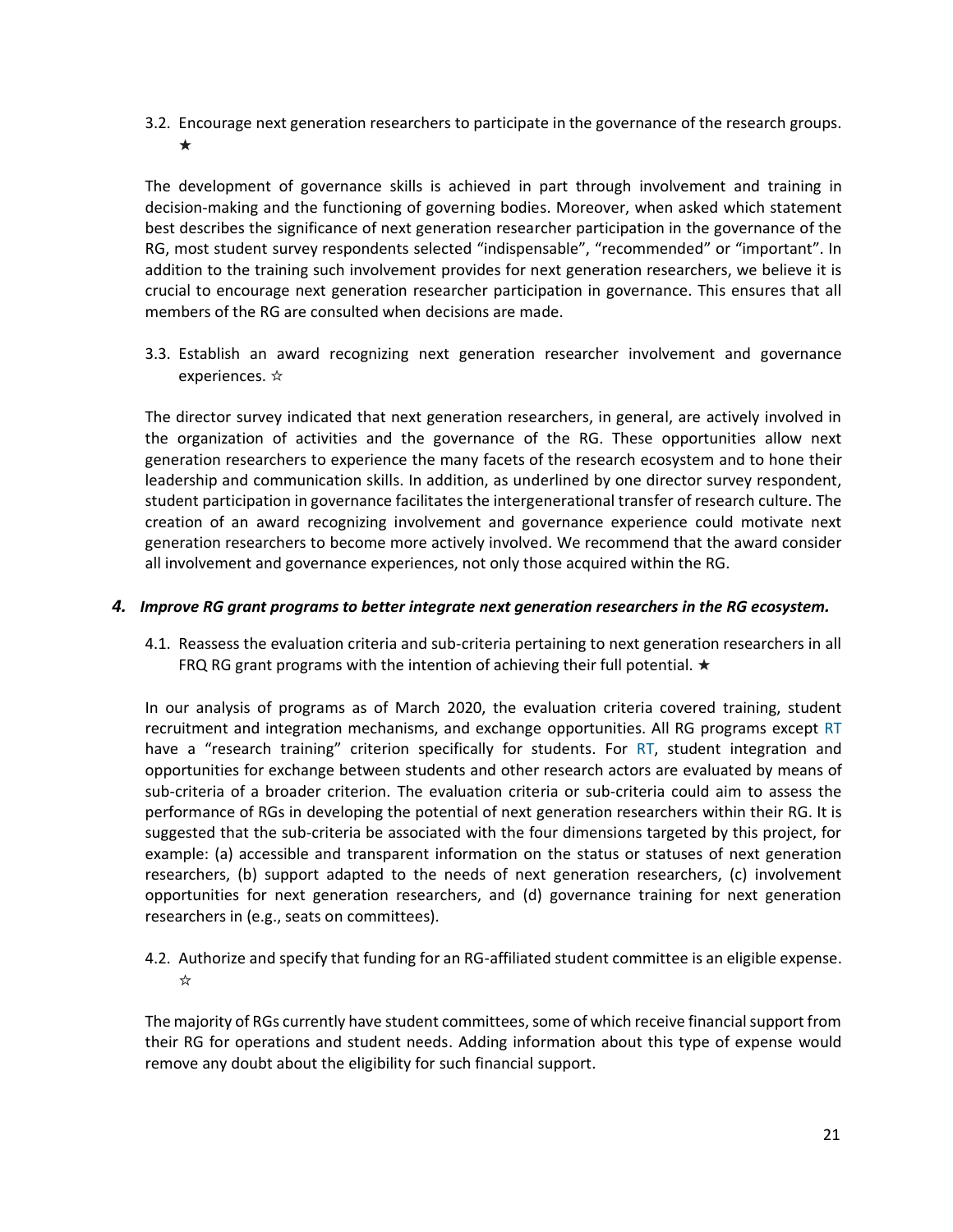#### <span id="page-25-0"></span>*5.2 Courses of action for research groups*

#### *1. Increase the involvement of next generation researchers in the structure of the RG.*

1.1. Encourage and support initiatives coming directly from next generation researchers, and offer opportunities to be involved within the RG.  $\star$ 

A lack of time on the part of RG staff is an issue that was raised often during the qualitative analysis of our data, while one third of next generation researchers indicated that they would like to be more involved in the planning and organization of training and networking activities. Moreover, next generation researcher involvement in the organization of the RG's activities could contribute to the development of cross-cutting skills, particularly in management and organization. It is therefore suggested that while RGs should offer opportunities for involvement, it is even more important that they encourage and support initiatives coming from next generation researchers. Indeed, one respondent of the director survey underlined that there has been greater student involvement since the RGs gave next generation researchers the freedom to self-organize while providing them with financial and logistical support. In addition, the creation and implementation of new projects by next generation researchers has the potential to generate a greater sense of belonging and autonomy among the students affiliated with the RG.

#### 1.2. Involve next generation researchers in the governance of the RG.  $\star$

To train engaged next generation of researchers, we believe it is important that they be involved in the governance of their RGs. Training in decision-making and the functioning of the RG's governance bodies would empower next generation researchers to propose strategies and directions that address their own issues. It would also enable them to express their needs while increasing their sense of belonging. We also suggest that the seats reserved for new student members be given the same voting rights as any other member, a practice already in place in 76% of RGs. Furthermore, while the involvement and contributions of next generation researchers are part of the strategic plan of 93% of RGs, only 64% of them include next generation researchers in discussions about the plan. The survey shows, however, that next generation researchers exhibit a strong motivation to be more involved and to be consulted on matters that concern them. We therefore also recommend involving students in the development of the RG's strategic plan.

1.3. Systematically consult next generation researchers when discussing issues relating to them. ★

The next generation researchers of each RG have their own characteristics and needs. Therefore, we recommend consulting them regularly to implement adequate forms of support that evolve with their needs. A significant proportion of next generation researchers reported that they were consulted about the most appropriate training (63%), networking activities (44%), services (41%), and types of financial support (28%), while the director survey shows that the majority of RGs consult students for each form of support (74%, 68%, 81% and 50% of RGs, respectively). Two main conclusions emerge from these results: 1) the consultation methods used by management do not appear to be effective in reaching next generation researchers, and 2) consultation on financial support is the least common compared to the other forms of support. Systematic rather than *ad hoc* consultations could help to keep students informed of the best opportunities to express their needs.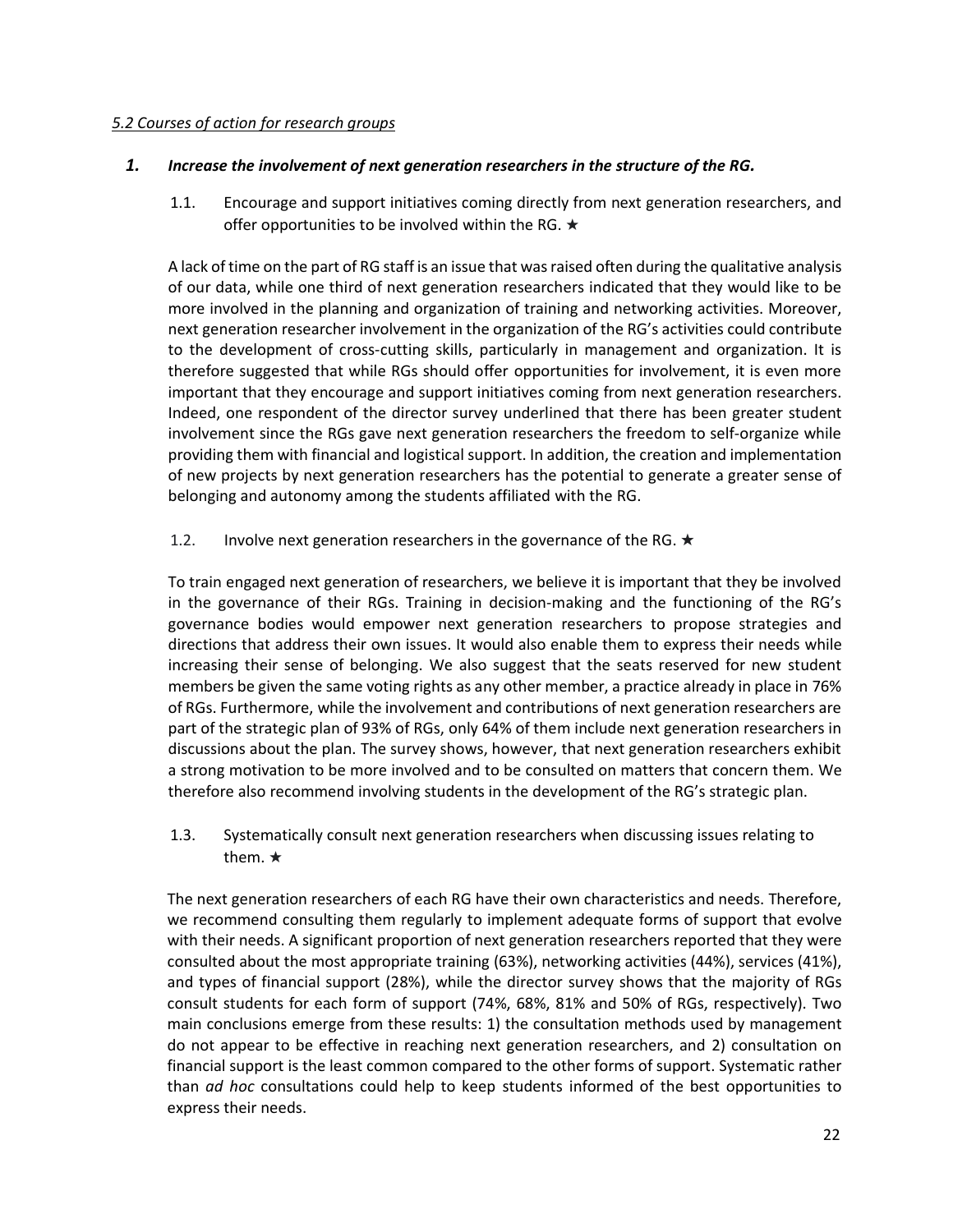#### *2. Improve communication between next generation researchers and RGs.*

2.1. Create, share and regularly update a "Next generation researchers Guide" produced in collaboration with next generation researchers. ★

As mentioned above, next generation researchers are widely unaware of the benefits and forms of support offered by RGs, or of the relationship between these benefits and affiliation status. A guide for each RG, created according to the FRQ guidelines (Course of action 1.1 for the FRQ), would answer several questions raised by affiliated next generation researchers, 65% of whom do not know if affiliation status affects access to financial support, and 33% and 58% of whom do not know if next generation researchers can participate in the organization of activities and the governance of the RG, respectively. A lack of communication, difficulty reaching next generation researchers, and a lack of access to information were pervasive concerns in both surveys (director and student). The next generation researcher guide could help inform next generation researchers about the benefits of affiliation (training, networking activities, services, financial support, etc.) and opportunities for involvement (organization of conferences, governance, etc.). In addition, the guide could explain affiliation statuses, eligibility requirements and access to financial support. This guide could be given to all new student member at the time of their affiliation.

2.2. Develop efficient means to generate up-to-date data on affiliated next generation researchers. ☆

We believe it is important for RGs to have extensive and up-to-date information on their members to plan their activities, their budget and the forms of support they offer, and to effectively promote the impact of their activities and members. Considering that, according to our director survey, an average of 23.3% of an RG's total funding (from the FRQ and other revenues) is allocated to next generation researchers in various forms (across all programs), access to up-todate data on student members would allow RGs to optimize their outreach and budget planning. However, a large majority of director survey respondents were concerned about the timeconsuming nature of collecting this data. Due to the high turnover rate, the data that is collected is generally unrepresentative, according to several director survey respondents. In addition, 90% of RGs entrust the management of this data to staff members, who in turn rely mostly on data provided by research members. One possible solution would be the creation of a web platform, which would allow for the collection of self-reported next generation researcher data and would potentially facilitate the management of affiliations and data, while also promoting the autonomy of next generation researchers.

# *3. Broaden the affiliation criteria and improve access to funding for next generation researchers conducting research related to the research themes of the RG.*

3.1. Authorize affiliation for student and postdoctoral researchers who are supervised by a regular, associate or collaborating member. ★

Allowing affiliation for students supervised by an associate or collaborating member, in addition to regular members, would make access to RGs more inclusive for students. This is particularly relevant for some postdoctoral fellows who conduct research that diverges from their supervisor's main research theme. It would also allow next generation researchers working on the research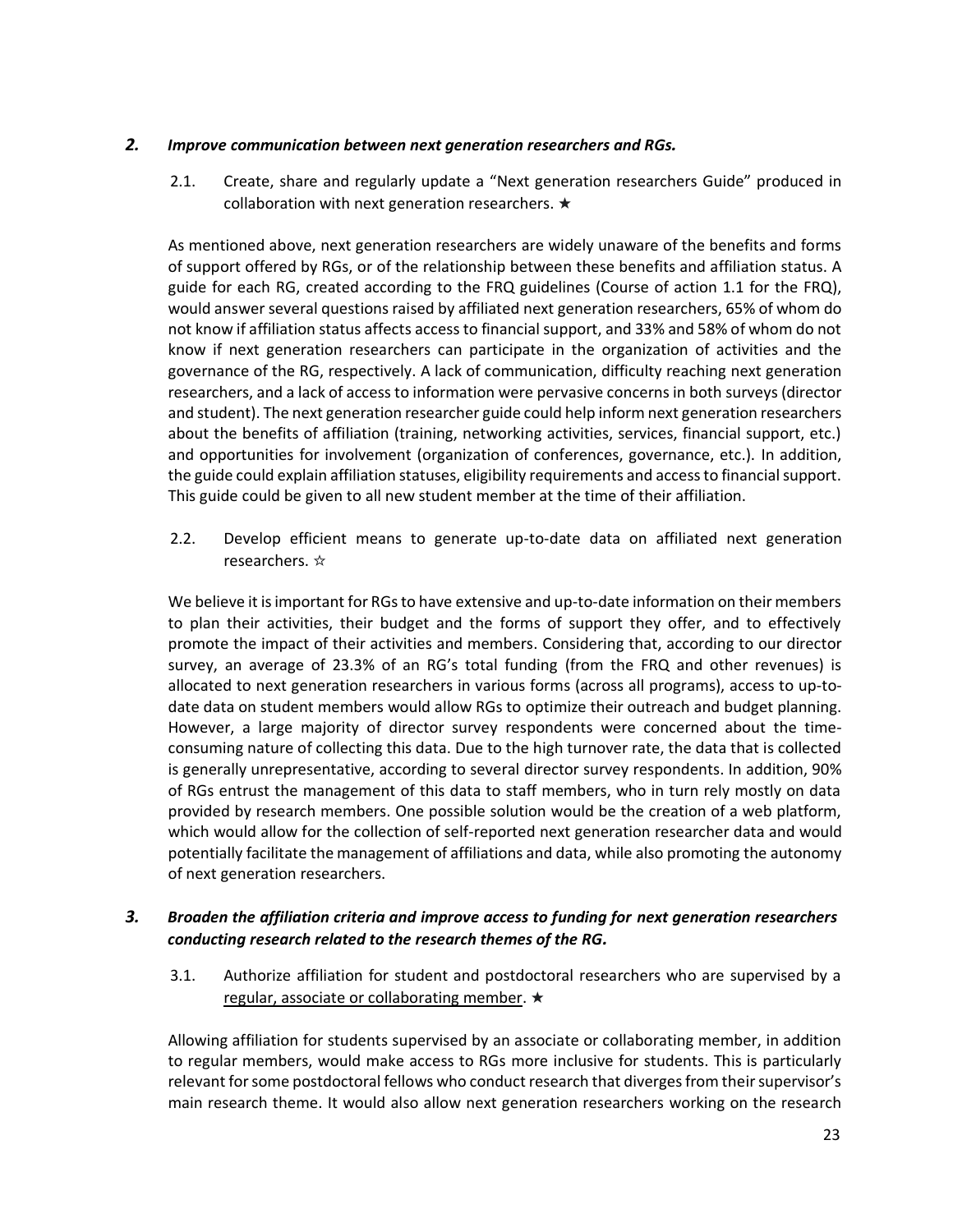theme of an RG to approach their supervisor about joining the RG as a steppingstone to obtaining affiliation. The affiliation of students supervised by a regular member or an associate or collaborating member is a practice that is currently in place in 95% and 41% of RGs, respectively. This sub-action could provide RGs with more diverse opportunities for collaboration by accepting next generation researchers and supervisors from different sectors, as long as their research is related to the themes of the RG.

3.2. Authorize affiliation for all types of student and postdoctoral researchers, including college students. ★

The student and direction surveys emphasize the very low proportion of college and undergraduate students within RGs. We believe that promoting the participation of next generation researchers at all levels in research groups that align with their research interests would provide an excellent opportunity to increase exposure to the research ecosystem. The implementation of this sub-action would provide them with access to opportunities and help them develop their research interests at an earlier stage of their academic career.

3.3. Periodically reassess and update the eligibility criteria for next generation researcher funding and systematically provide access to competition evaluation criteria. ☆

Nearly a quarter of student survey respondents indicated that they did not have access to financial support because of their status (e.g., part-time, postdoctoral fellow, supervisor who is not a regular member) even though their research theme is in line with that of the RG. A periodic reassessment of RG rules for awarding funding would ensure that the criteria remain relevant for students and the RG. It could be beneficial to ensure that funding for next generation researchers is updated and increased based on the current number of eligible student members if sub-action 2.2 is put in place. In addition, we recommend providing systematic access to competition evaluation criteria, so that next generation researchers are able to prepare a competitive application. It is also suggested that evaluation committee members' comments on applications be made available, whenever possible, so that the RG competitions are instructive for next generation researchers.

# <span id="page-27-0"></span>*5.3 Course of action for student and postdoctoral researchers*

#### *1. Establish an organizational memory and become actively involved in the RG.*

Considering the high turnover of next generation researchers, we believe that it would be useful and effective to share their knowledge and skills through the creation of permanent documents. Conserving expertise would make it possible to maintain a committed student membership whose activities are increasingly successful over time despite committee turnover. For example, documentation could include job descriptions, documents setting out procedures and instructions for carrying out tasks, and event reports (invoices, contacts, strengths and weaknesses, phases and timelines, etc.). Each position could also have an "apprentice" to facilitate transitions.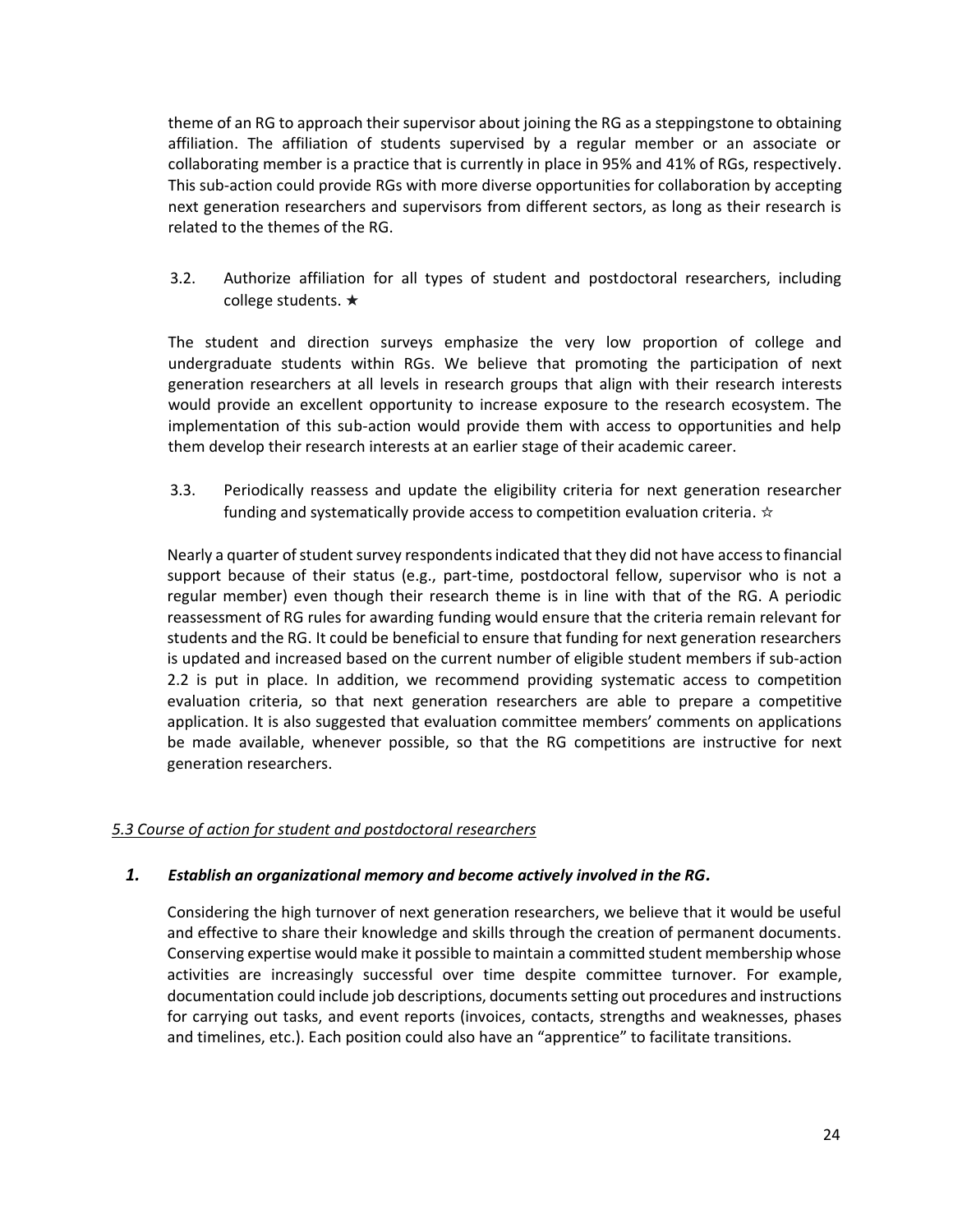#### <span id="page-28-0"></span>**6. Conclusion**

This report paints a picture of the situation of next generation researchers in RGs based on four key dimensions: status, support, involvement, and governance. When compared to our internal study carried out in 2015, the situation of next generation researchers within RGs is much more positive when it comes to their involvement in RG governance. However, the communication between next generation researchers and RGs still requires improvement. Next generation researchers have statutory seats on governance committees, with voting rights in the majority of RGs. Some courses of action have already been integrated in the new version of the FRQNT-RS program, which was approved by the FRQNT board of directors in December 2020. They were included following the redesign of the program and are part of a dynamic process to improve the program rules. We sincerely believe that implementing the proposed courses of action by the FRQ, RGs, and next generation researchers themselves would contribute to developing and enhancing the potential of next generation researchers within RGs funded by the FRQ.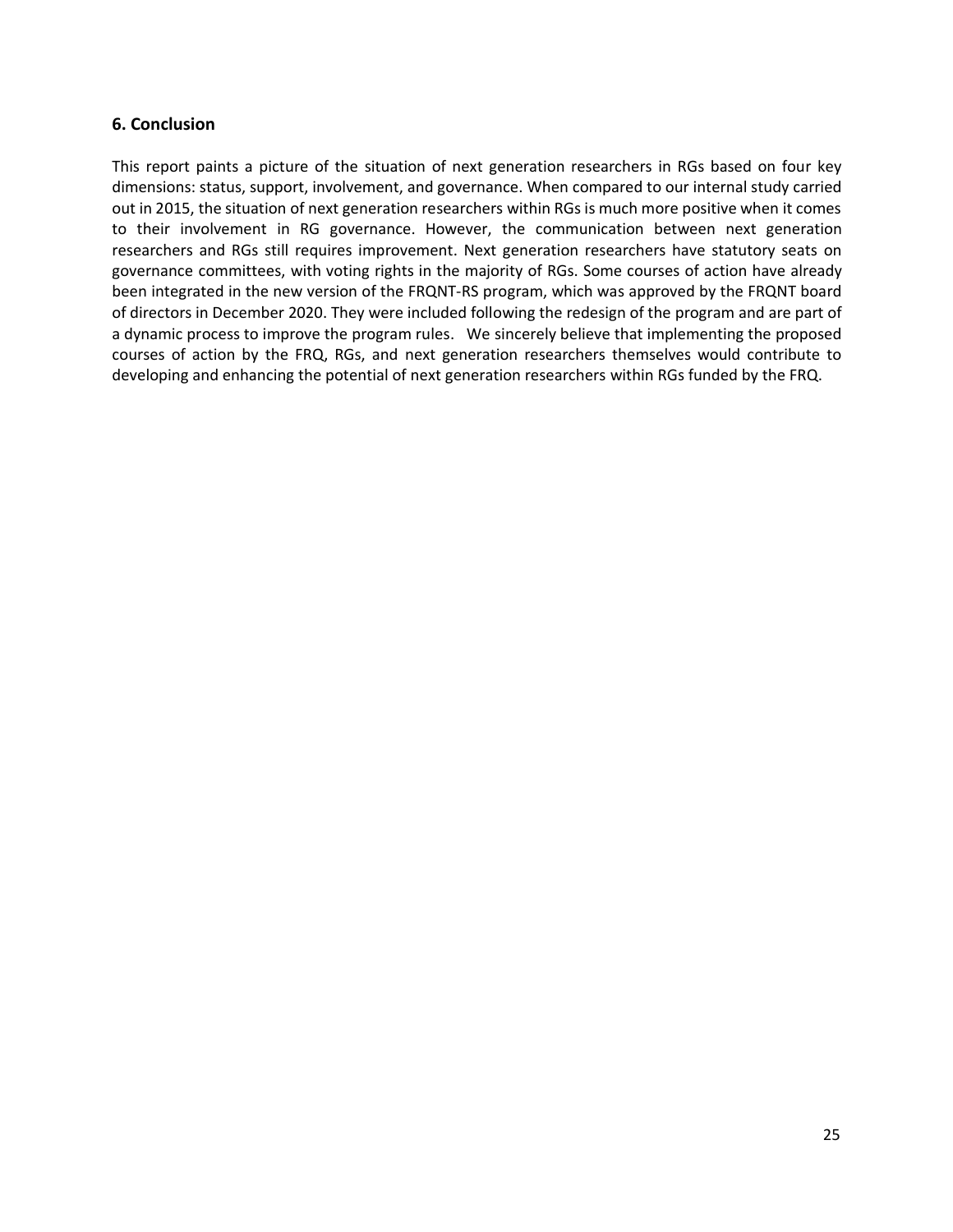# <span id="page-29-0"></span>**7. References**

Intersectoral Student Committee, online: [http://www.scientifique-en-chef.gouv.qc.ca/le-scientifique](http://www.scientifique-en-chef.gouv.qc.ca/le-scientifique-en-chef/comite-intersectoriel-etudiant/)[en-chef/comite-intersectoriel-etudiant/,](http://www.scientifique-en-chef.gouv.qc.ca/le-scientifique-en-chef/comite-intersectoriel-etudiant/) page consulted on February 10, 2021.

Intersectoral Student Committee (2018). Research graduates and careers outside the university walls: state of play and prospective solutions. Fonds de recherche du Québec, Québec, [http://www.scientifique-en-chef.gouv.qc.ca/wp-content/uploads/Rapport-de-consultation-2017-](http://www.scientifique-en-chef.gouv.qc.ca/wp-content/uploads/Rapport-de-consultation-2017-CIÉ_VF.pdf) [CIÉ\\_VF.pdf](http://www.scientifique-en-chef.gouv.qc.ca/wp-content/uploads/Rapport-de-consultation-2017-CIÉ_VF.pdf)

Fond de recherche du Québec – Nature et technologies, online: [http://www.frqnt.gouv.qc.ca/accueil,](http://www.frqnt.gouv.qc.ca/accueil) page consultée le 10 février 2021.

Fond de recherche du Québec – Santé, online: [http://www.frqs.gouv.qc.ca,](http://www.frqs.gouv.qc.ca/) page consulted on February 10, 2021.

Fond de recherche du Québec – Société et culture, online: [http://www.frqsc.gouv.qc.ca/accueil,](http://www.frqsc.gouv.qc.ca/accueil) page consulted on February 10, 2021.

Canada First Research Excellence Fund, online: [https://www.cfref-apogee.gc.ca/about-au\\_sujet/index](https://www.cfref-apogee.gc.ca/about-au_sujet/index-eng.aspx)[eng.aspx,](https://www.cfref-apogee.gc.ca/about-au_sujet/index-eng.aspx) page consultée le 10 février 2021.

Ministère de l'Éducation, Ministère de l'Enseignement supérieur. List of Québec Universities, online: [https://www.quebec.ca/en/education/university/studying/list-universities,](https://www.quebec.ca/en/education/university/studying/list-universities) page consulted on February 10, 2021.

FRQNT annual report, online: [http://www.frqnt.gouv.qc.ca/le-frqnt/publications,](http://www.frqnt.gouv.qc.ca/le-frqnt/publications) page consulted on February 10, 2021.

FRQS annual report, online: [http://www.frqs.gouv.qc.ca/le-frqs/publications,](http://www.frqs.gouv.qc.ca/le-frqs/publications) page consulted on February 10, 2021.

FRQSC annual report, online[: http://www.frqsc.gouv.qc.ca/le-frqsc/publications,](http://www.frqsc.gouv.qc.ca/le-frqsc/publications) page consulted on February 10, 2021.

Networks of Centres of Excellence, online: [https://www.nce-rce.gc.ca/Programs-Programmes/NCE-](https://www.nce-rce.gc.ca/Programs-Programmes/NCE-RCE/Index_eng.asp)[RCE/Index\\_eng.asp,](https://www.nce-rce.gc.ca/Programs-Programmes/NCE-RCE/Index_eng.asp) page consulted on February 10, 2021.

Québec Research and Innovation Strategy (2017-2022), online: [https://www.economie.gouv.qc.ca/fileadmin/contenu/documents\\_soutien/strategies/recherche\\_innov](https://www.economie.gouv.qc.ca/fileadmin/contenu/documents_soutien/strategies/recherche_innovation/SQRI/sqri_complet_ang.pdf) [ation/SQRI/sqri\\_complet\\_ang.pdf](https://www.economie.gouv.qc.ca/fileadmin/contenu/documents_soutien/strategies/recherche_innovation/SQRI/sqri_complet_ang.pdf), page consulted on February 10, 2021.